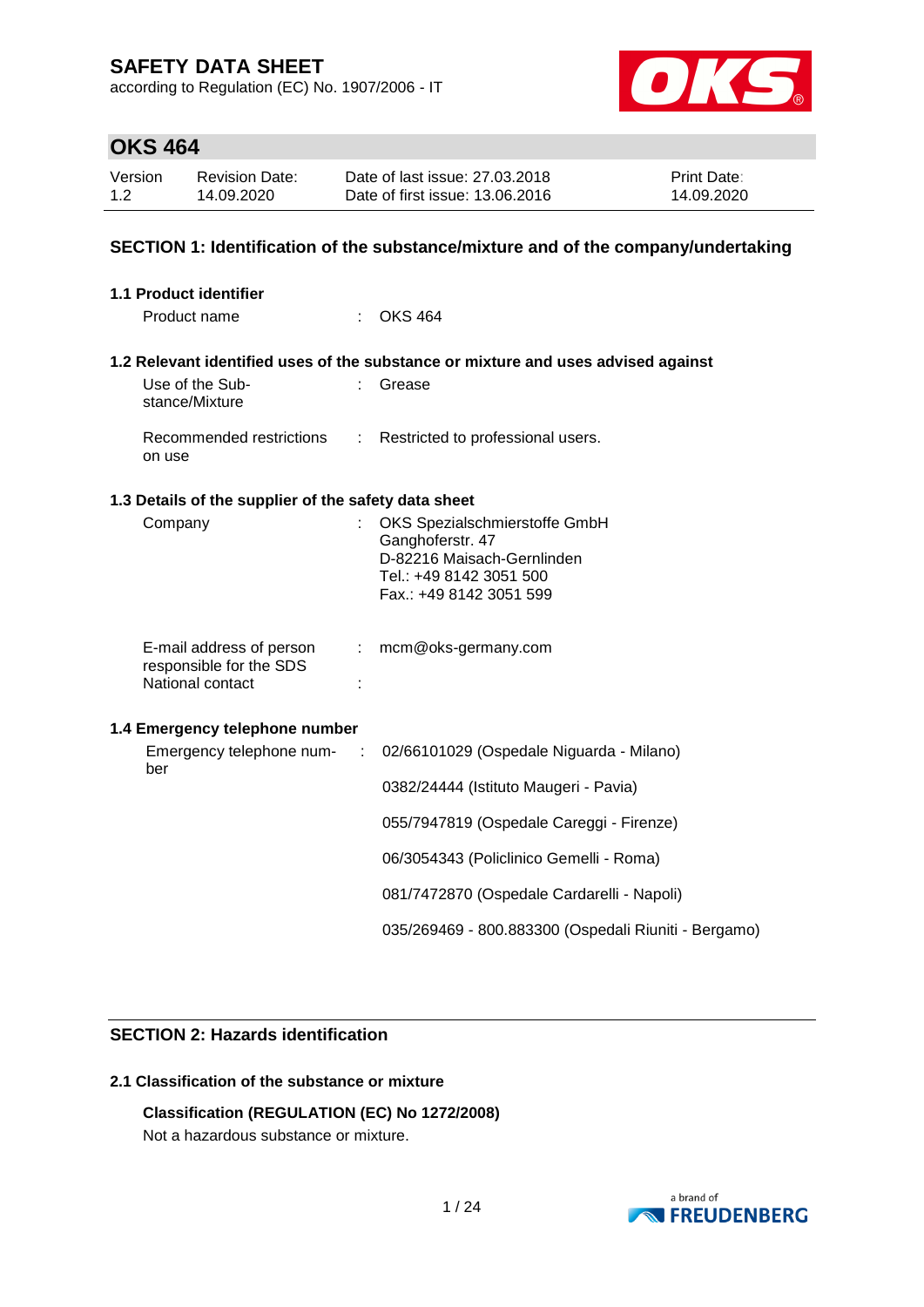according to Regulation (EC) No. 1907/2006 - IT



## **OKS 464**

| Version | <b>Revision Date:</b> | Date of last issue: 27,03,2018  | <b>Print Date:</b> |
|---------|-----------------------|---------------------------------|--------------------|
| 1.2     | 14.09.2020            | Date of first issue: 13.06.2016 | 14.09.2020         |

### **2.2 Label elements**

### **Labelling (REGULATION (EC) No 1272/2008)**

Not a hazardous substance or mixture.

### **Additional Labelling**

EUH210 Safety data sheet available on request.

### **2.3 Other hazards**

This substance/mixture contains no components considered to be either persistent, bioaccumulative and toxic (PBT), or very persistent and very bioaccumulative (vPvB) at levels of 0.1% or higher.

### **SECTION 3: Composition/information on ingredients**

### **3.2 Mixtures**

Chemical nature : Synthetic hydrocarbon oil lithium soap solid lubricant

### **Components**

| Chemical name                                                                                                       | CAS-No.<br>EC-No.<br>Index-No.<br>Registration number       | Classification                                                       | Concentration<br>limits<br>M-Factor<br><b>Notes</b> | Concentration<br>(% w/w) |
|---------------------------------------------------------------------------------------------------------------------|-------------------------------------------------------------|----------------------------------------------------------------------|-----------------------------------------------------|--------------------------|
| Amines, C11-14-<br>branched alkyl, mono-<br>hexyl and dihexyl<br>phosphates                                         | 80939-62-4<br>279-632-6<br>01-2119976322-36-<br><b>XXXX</b> | Skin Irrit.2; H315<br>Eye Irrit.2; H319<br>Aquatic Chronic2;<br>H411 |                                                     | $>= 1 - 2.5$             |
| 1,3,4-Thiadiazolidine-<br>2,5-dithione, reaction<br>products with hydro-<br>gen peroxide and tert-<br>dodecanethiol | 939-692-2<br>01-2119983498-16-<br><b>XXXX</b>               | Aquatic Chronic3;<br>H412                                            |                                                     | $>= 1 - 2.5$             |
| Substances with a workplace exposure limit :                                                                        |                                                             |                                                                      |                                                     |                          |
| Carbon black                                                                                                        | 1333-86-4<br>215-609-9<br>01-2119384822-32-<br><b>XXXX</b>  | Not classified                                                       |                                                     | $>= 1 - 10$              |
| Graphite                                                                                                            | 7782-42-5<br>231-955-3                                      | Not classified                                                       |                                                     | $>= 1 - < 10$            |

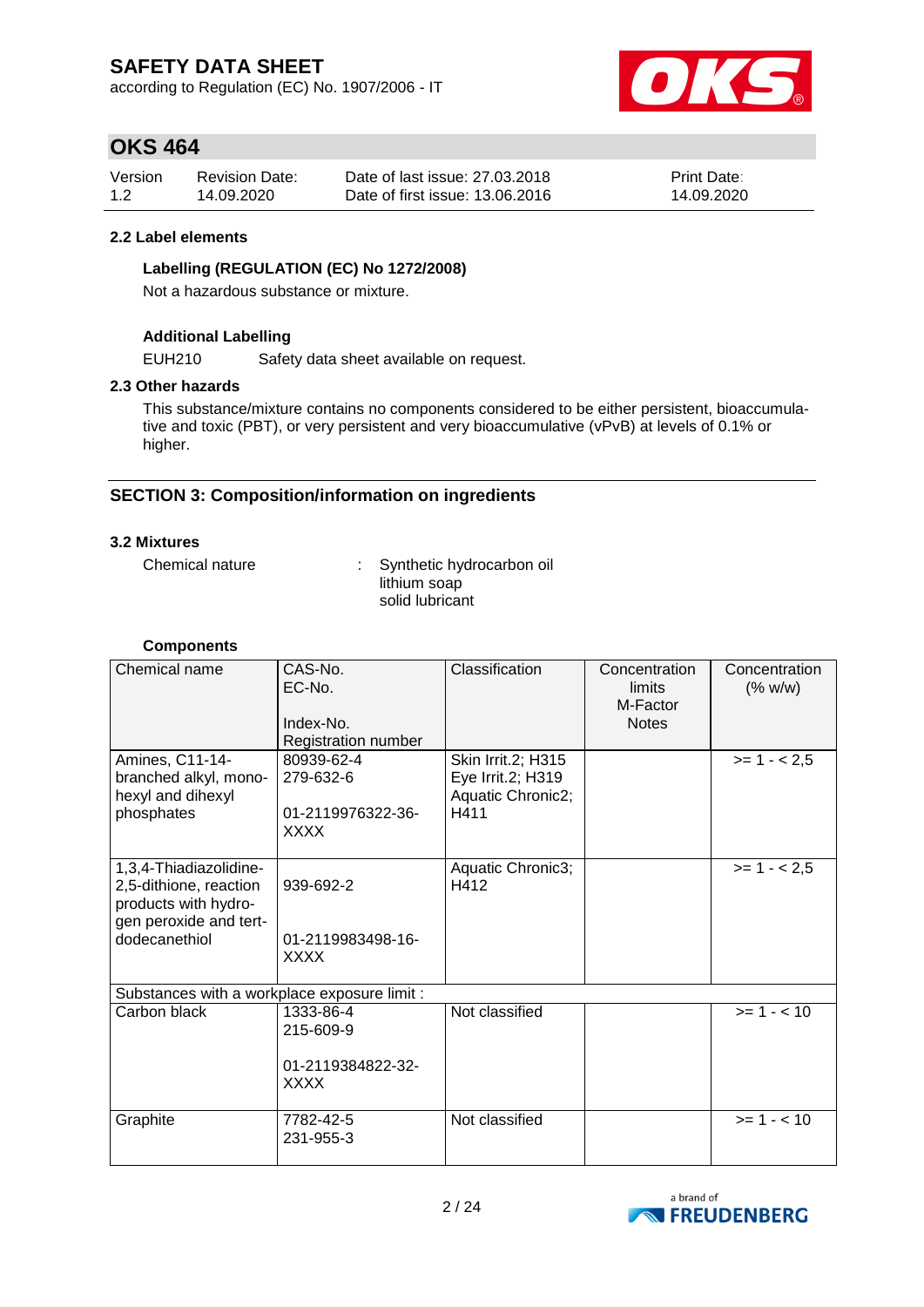according to Regulation (EC) No. 1907/2006 - IT



## **OKS 464**

| Version<br>1.2 | <b>Revision Date:</b><br>14.09.2020 | Date of last issue: 27,03,2018<br>Date of first issue: 13.06.2016 | <b>Print Date:</b> | 14.09.2020 |
|----------------|-------------------------------------|-------------------------------------------------------------------|--------------------|------------|
|                |                                     | 01-2119486977-12-<br><b>XXXX</b>                                  |                    |            |

For explanation of abbreviations see section 16.

### **SECTION 4: First aid measures**

### **4.1 Description of first aid measures**

| If inhaled                                                      | Remove person to fresh air. If signs/symptoms continue, get<br>medical attention.<br>Keep patient warm and at rest.<br>If unconscious, place in recovery position and seek medical<br>advice.<br>Keep respiratory tract clear.<br>If breathing is irregular or stopped, administer artificial respira-<br>tion. |
|-----------------------------------------------------------------|-----------------------------------------------------------------------------------------------------------------------------------------------------------------------------------------------------------------------------------------------------------------------------------------------------------------|
| In case of skin contact                                         | Take off all contaminated clothing immediately.<br>Wash off immediately with soap and plenty of water.<br>Get medical attention immediately if irritation develops and<br>persists.<br>Wash clothing before reuse.<br>Thoroughly clean shoes before reuse.                                                      |
| In case of eye contact<br>÷                                     | Rinse immediately with plenty of water, also under the eyelids,<br>for at least 10 minutes.<br>If eye irritation persists, consult a specialist.                                                                                                                                                                |
| If swallowed                                                    | Move the victim to fresh air.<br>If unconscious, place in recovery position and seek medical<br>advice.<br>Keep respiratory tract clear.<br>Do not induce vomiting without medical advice.<br>Never give anything by mouth to an unconscious person.                                                            |
| 4.2 Most important symptoms and effects, both acute and delayed |                                                                                                                                                                                                                                                                                                                 |
| Symptoms                                                        | No information available.                                                                                                                                                                                                                                                                                       |
| <b>Risks</b>                                                    | None known.                                                                                                                                                                                                                                                                                                     |
|                                                                 |                                                                                                                                                                                                                                                                                                                 |

### **4.3 Indication of any immediate medical attention and special treatment needed**

Treatment : No information available.

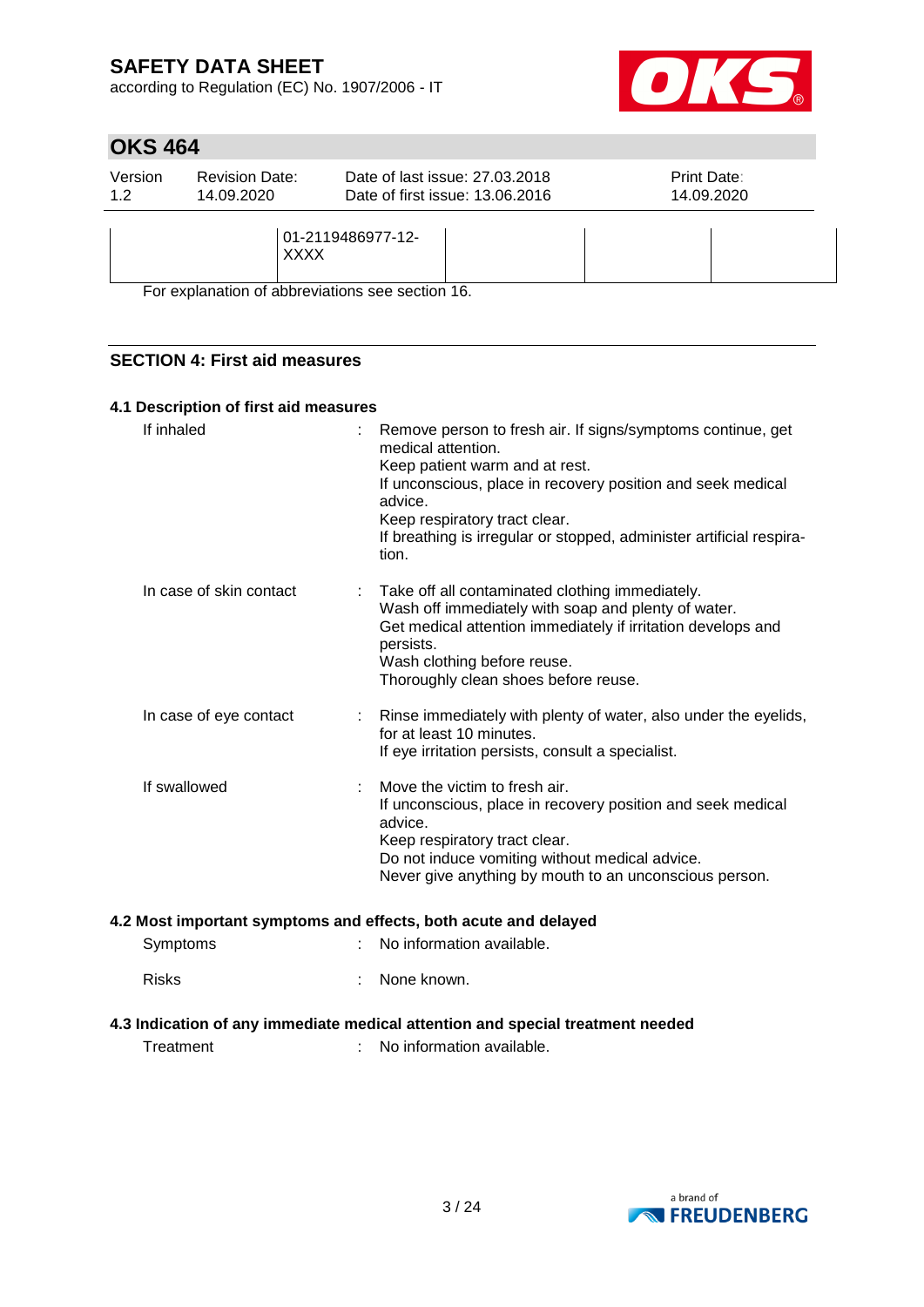according to Regulation (EC) No. 1907/2006 - IT



## **OKS 464**

| Version | <b>Revision Date:</b> | Date of last issue: 27.03.2018  | <b>Print Date:</b> |
|---------|-----------------------|---------------------------------|--------------------|
| 1.2     | 14.09.2020            | Date of first issue: 13.06.2016 | 14.09.2020         |

### **SECTION 5: Firefighting measures**

### **5.1 Extinguishing media**

| Suitable extinguishing media      | Use water spray, alcohol-resistant foam, dry chemical or car-<br>bon dioxide. |
|-----------------------------------|-------------------------------------------------------------------------------|
| Unsuitable extinguishing<br>media | : High volume water jet                                                       |

High volume water jet

### **5.2 Special hazards arising from the substance or mixture**

| Specific hazards during fire-<br>: Fire may cause evolution of:<br>fighting |  | Carbon oxides<br>Metal oxides<br>Nitrogen oxides (NOx)<br>Oxides of phosphorus<br>Sulphur oxides |
|-----------------------------------------------------------------------------|--|--------------------------------------------------------------------------------------------------|
|-----------------------------------------------------------------------------|--|--------------------------------------------------------------------------------------------------|

### **5.3 Advice for firefighters**

| Special protective equipment<br>for firefighters | In the event of fire, wear self-contained breathing apparatus.<br>Use personal protective equipment. Exposure to decomposi-<br>tion products may be a hazard to health. |
|--------------------------------------------------|-------------------------------------------------------------------------------------------------------------------------------------------------------------------------|
| Further information                              | : Standard procedure for chemical fires.                                                                                                                                |

### **SECTION 6: Accidental release measures**

### **6.1 Personal precautions, protective equipment and emergency procedures**

| Personal precautions                 | : Evacuate personnel to safe areas.<br>Use the indicated respiratory protection if the occupational<br>exposure limit is exceeded and/or in case of product release<br>(dust).<br>Do not breathe vapours, aerosols.<br>Refer to protective measures listed in sections 7 and 8. |
|--------------------------------------|---------------------------------------------------------------------------------------------------------------------------------------------------------------------------------------------------------------------------------------------------------------------------------|
| <b>6.2 Environmental precautions</b> |                                                                                                                                                                                                                                                                                 |
| Environmental precautions            | Try to prevent the material from entering drains or water<br>courses.<br>Local authorities should be advised if significant spillages<br>cannot be contained.                                                                                                                   |

### **6.3 Methods and material for containment and cleaning up**

| Methods for cleaning up | Clean up promptly by sweeping or vacuum.          |
|-------------------------|---------------------------------------------------|
|                         | Keep in suitable, closed containers for disposal. |

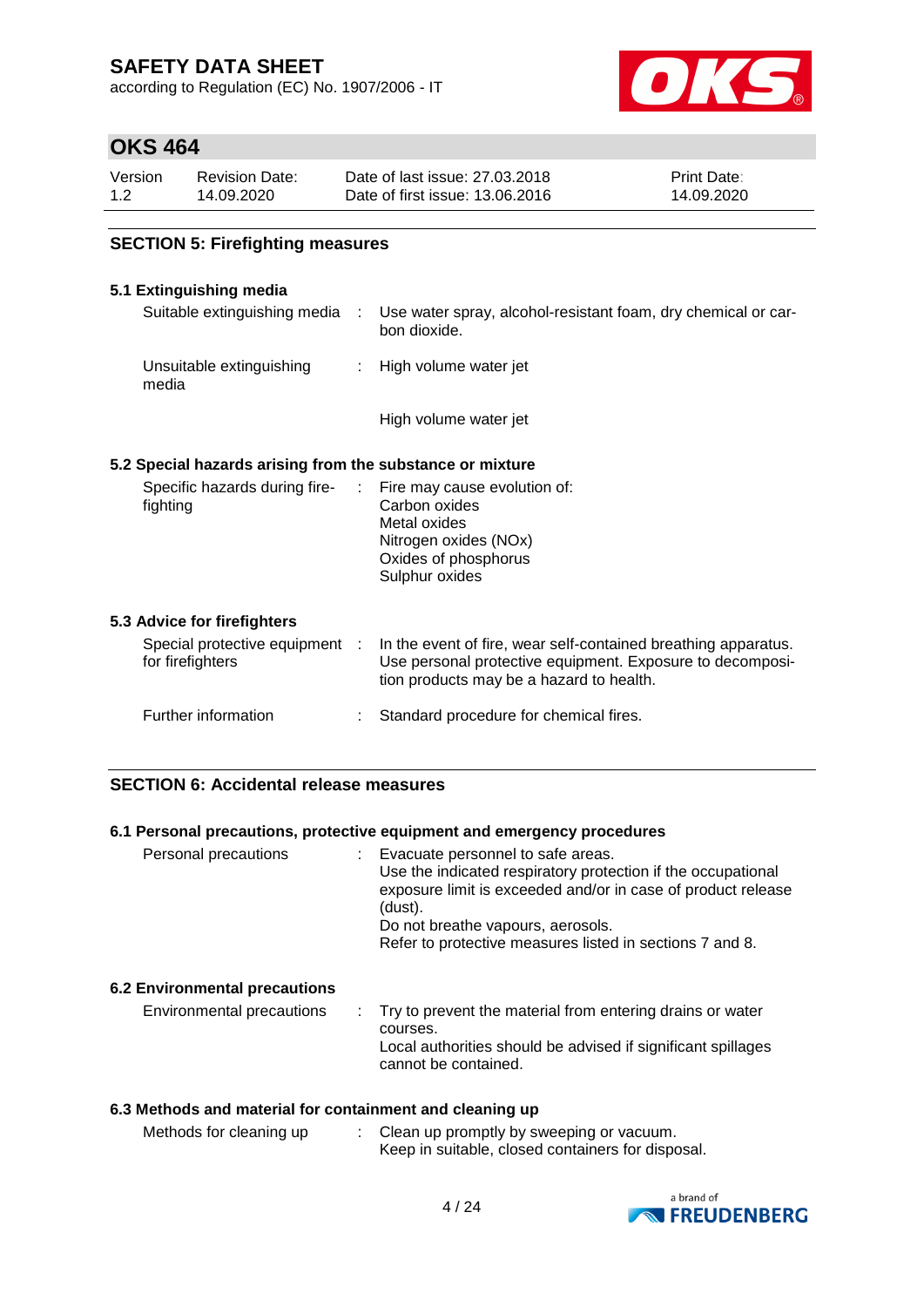according to Regulation (EC) No. 1907/2006 - IT



## **OKS 464**

| Version | <b>Revision Date:</b> | Date of last issue: 27,03,2018  | <b>Print Date:</b> |
|---------|-----------------------|---------------------------------|--------------------|
| 1.2     | 14.09.2020            | Date of first issue: 13.06.2016 | 14.09.2020         |

### **6.4 Reference to other sections**

For personal protection see section 8.

### **SECTION 7: Handling and storage**

### **7.1 Precautions for safe handling** Advice on safe handling : Avoid contact with skin and eyes. For personal protection see section 8. Smoking, eating and drinking should be prohibited in the application area. Wash hands and face before breaks and immediately after handling the product. Do not get in eyes or mouth or on skin. Do not get on skin or clothing. Do not ingest. Do not repack. These safety instructions also apply to empty packaging which may still contain product residues. Keep container closed when not in use. Hygiene measures : Wash face, hands and any exposed skin thoroughly after handling. **7.2 Conditions for safe storage, including any incompatibilities** Requirements for storage areas and containers : Store in original container. Keep container closed when not in use. Keep in a dry, cool and well-ventilated place. Containers which are opened must be carefully resealed and kept upright to prevent leakage. Store in accordance with the particular national regulations. Keep in properly labelled containers.

| Specific use(s) | Specific instructions for handling, not required. |
|-----------------|---------------------------------------------------|

### **SECTION 8: Exposure controls/personal protection**

### **8.1 Control parameters**

**7.3 Specific end use(s)**

### **Derived No Effect Level (DNEL) according to Regulation (EC) No. 1907/2006:**

| Substance name       | End Use        | Exposure routes | Potential health ef- | Value                |
|----------------------|----------------|-----------------|----------------------|----------------------|
|                      |                |                 | fects                |                      |
| Carbon black         | <b>Workers</b> | Inhalation      | Long-term local ef-  | $0,5 \text{ mg/m}$ 3 |
|                      |                |                 | fects                |                      |
| Graphite             | <b>Workers</b> | Inhalation      | Long-term systemic   | 1,2 mg/m $3$         |
|                      |                |                 | effects              |                      |
| Amines, C11-14-      | Workers        | Inhalation      | Long-term systemic   | $0,2$ mg/m $3$       |
| branched alkyl, mon- |                |                 | effects              |                      |

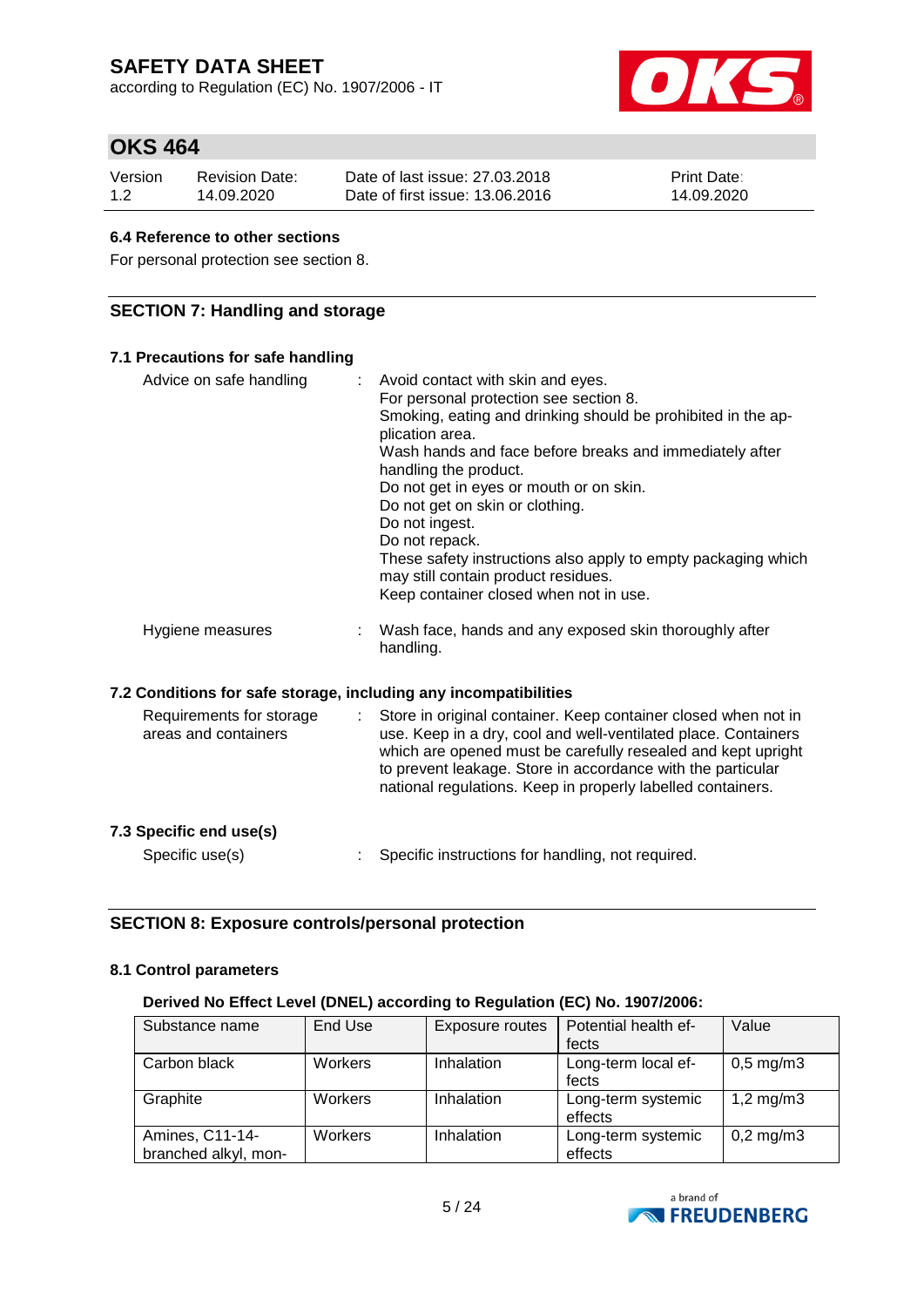according to Regulation (EC) No. 1907/2006 - IT



## **OKS 464**

| Version | <b>Revision Date:</b> |
|---------|-----------------------|
| 12      | 14.09.2020            |

Date of last issue: 27.03.2018 Date of first issue: 13.06.2016 Print Date: 14.09.2020

| ohexyl and dihexyl<br>phosphates                                                                                    |         |              |                               |                        |
|---------------------------------------------------------------------------------------------------------------------|---------|--------------|-------------------------------|------------------------|
|                                                                                                                     | Workers | Skin contact | Long-term systemic<br>effects | $0,03$ mg/kg           |
|                                                                                                                     | Workers | Skin contact | Acute systemic ef-<br>fects   | $0,03$ mg/kg           |
| 1,3,4-Thiadiazolidine-<br>2,5-dithione, reaction<br>products with hydro-<br>gen peroxide and tert-<br>dodecanethiol | Workers | Inhalation   | Long-term systemic<br>effects | 4,408 mg/m3            |
|                                                                                                                     | Workers | Skin contact | Long-term systemic<br>effects | $6,25$ mg/kg<br>bw/day |

### **Predicted No Effect Concentration (PNEC) according to Regulation (EC) No. 1907/2006:**

| Substance name                   | <b>Environmental Compartment</b>          | Value         |
|----------------------------------|-------------------------------------------|---------------|
| Carbon black                     | Fresh water                               | $5$ mg/l      |
|                                  | Marine water                              | $5$ mg/l      |
| Amines, C11-14-branched alkyl,   | Fresh water                               | $0,055$ mg/l  |
| monohexyl and dihexyl phos-      |                                           |               |
| phates                           |                                           |               |
|                                  | Intermittent use/release                  | $0,01$ mg/l   |
|                                  | Marine water                              | $0,005$ mg/l  |
|                                  | Sewage treatment plant                    | 1 $mg/l$      |
|                                  | Fresh water sediment                      | 239,64 mg/kg  |
|                                  | Marine sediment                           | 23,96 mg/kg   |
|                                  | Soil                                      | 47,76 mg/kg   |
| 1,3,4-Thiadiazolidine-2,5-       | Fresh water                               | $0,041$ mg/l  |
| dithione, reaction products with |                                           |               |
| hydrogen peroxide and tert-      |                                           |               |
| dodecanethiol                    |                                           |               |
|                                  | Marine water                              | $0,0041$ mg/l |
|                                  | Intermittent use/release                  | $0,41$ mg/l   |
|                                  | Microbiological Activity in Sewage Treat- | 8000 mg/l     |
|                                  | ment Systems                              |               |
|                                  | Fresh water sediment                      | 380,62 mg/kg  |
|                                  | Marine sediment                           | 38,06 mg/kg   |
|                                  | Soil                                      | 308,98 mg/kg  |
|                                  | Oral                                      | 6,67 mg/kg    |

### **8.2 Exposure controls**

### **Engineering measures**

none

#### **Personal protective equipment**

Eye protection : Tightly fitting safety goggles

| Hand protection    |                      |
|--------------------|----------------------|
| Material           | : Nitrile rubber     |
| Break through time | $:$ > 10 min         |
| Protective index   | $\therefore$ Class 1 |

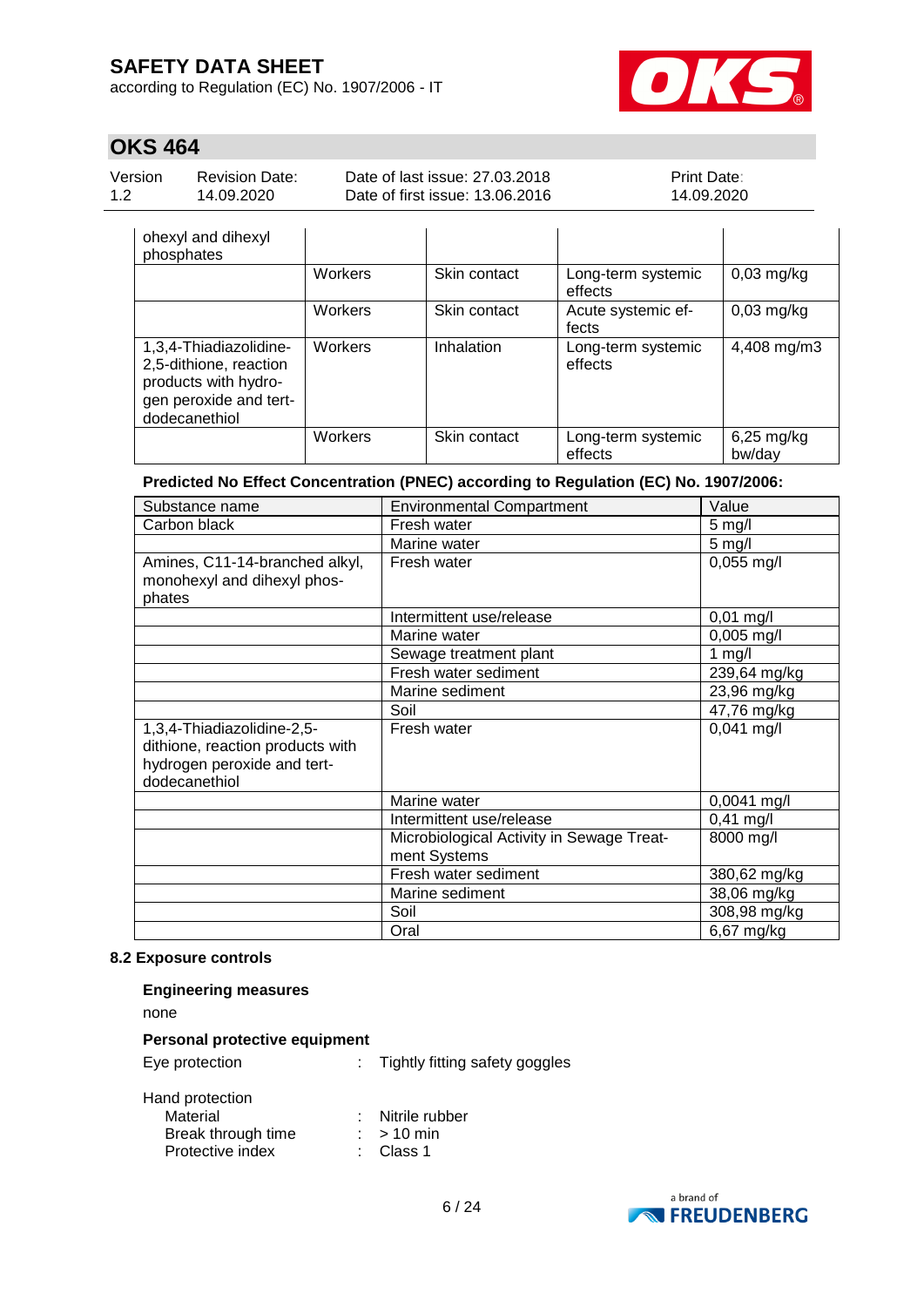according to Regulation (EC) No. 1907/2006 - IT



# **OKS 464**

| Version<br>1.2 <sub>1</sub> | <b>Revision Date:</b><br>14.09.2020 | Date of last issue: 27,03,2018<br>Date of first issue: 13,06,2016                                                                                                                                                                                                                                                                                                            | Print Date:<br>14.09.2020 |
|-----------------------------|-------------------------------------|------------------------------------------------------------------------------------------------------------------------------------------------------------------------------------------------------------------------------------------------------------------------------------------------------------------------------------------------------------------------------|---------------------------|
| <b>Remarks</b>              |                                     | For prolonged or repeated contact use protective gloves. The<br>break through time depends amongst other things on the<br>material, the thickness and the type of glove and therefore<br>has to be measured for each case.<br>The selected protective gloves have to satisfy the specifica-<br>tions of Regulation (EU) 2016/425 and the standard EN 374<br>derived from it. |                           |
| Respiratory protection      |                                     | Not required; except in case of aerosol formation.                                                                                                                                                                                                                                                                                                                           |                           |
| Filter type                 |                                     | Filter type P                                                                                                                                                                                                                                                                                                                                                                |                           |
|                             | Protective measures                 | The type of protective equipment must be selected according<br>to the concentration and amount of the dangerous substance<br>at the specific workplace.<br>Choose body protection in relation to its type, to the concen-<br>tration and amount of dangerous substances, and to the spe-<br>cific work-place.                                                                |                           |

### **SECTION 9: Physical and chemical properties**

### **9.1 Information on basic physical and chemical properties**

| Appearance                                            | t  | paste                     |
|-------------------------------------------------------|----|---------------------------|
| Colour                                                | ÷  | black                     |
| Odour                                                 | ۰  | characteristic            |
| Odour Threshold                                       | ÷  | No data available         |
|                                                       |    |                           |
| рH                                                    |    | No data available         |
| Melting point/range                                   | ÷  | No data available         |
| Boiling point/boiling range                           | t. | No data available         |
| Flash point                                           | t. | Not applicable            |
| <b>Evaporation rate</b>                               | ÷  | No data available         |
| Flammability (solid, gas)                             | ÷. | <b>Combustible Solids</b> |
| Upper explosion limit / Upper<br>flammability limit   |    | : No data available       |
| Lower explosion limit / Lower :<br>flammability limit |    | No data available         |

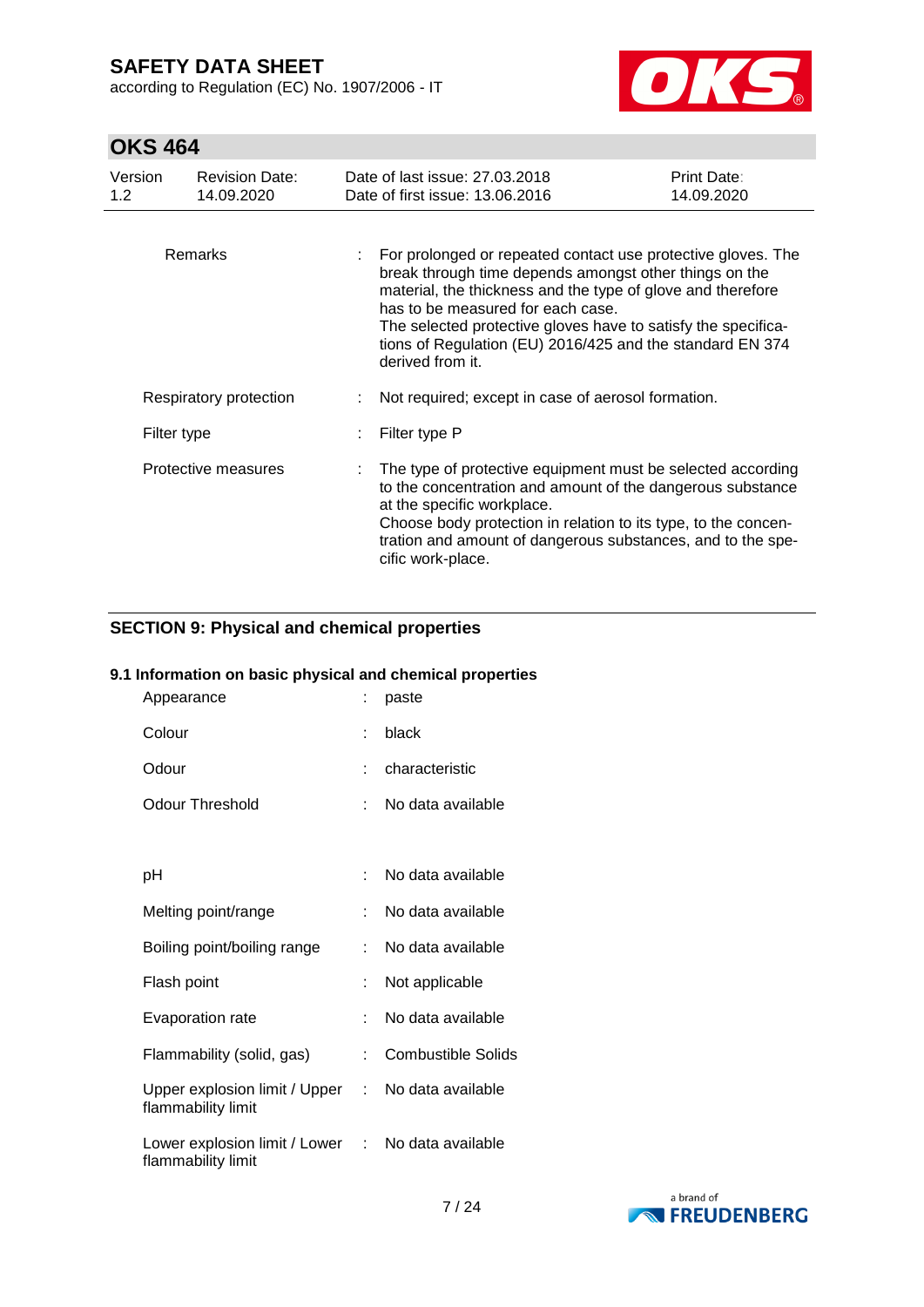according to Regulation (EC) No. 1907/2006 - IT



## **OKS 464**

| Version<br>1.2 |                                            | <b>Revision Date:</b><br>14.09.2020 |    | Date of last issue: 27.03.2018<br>Date of first issue: 13.06.2016    | Print Date:<br>14.09.2020 |
|----------------|--------------------------------------------|-------------------------------------|----|----------------------------------------------------------------------|---------------------------|
|                |                                            |                                     |    |                                                                      |                           |
|                |                                            | Vapour pressure                     | ÷  | ca. < $0,013$ hPa (20 °C)                                            |                           |
|                |                                            | Relative vapour density             | ÷  | No data available                                                    |                           |
|                | Relative density                           |                                     | ÷. | 0,89(20 °C)<br>Reference substance: Water<br>The value is calculated |                           |
|                | Density                                    |                                     | ÷. | 0,89 g/cm3<br>(20 °C)                                                |                           |
|                | <b>Bulk density</b>                        |                                     |    | No data available                                                    |                           |
|                | Solubility(ies)                            | Water solubility                    |    | insoluble                                                            |                           |
|                |                                            | Solubility in other solvents        | ÷  | No data available                                                    |                           |
|                | Partition coefficient: n-<br>octanol/water |                                     | ÷. | No data available                                                    |                           |
|                | Auto-ignition temperature                  |                                     | ÷  | No data available                                                    |                           |
|                | Decomposition temperature                  |                                     | ÷  | No data available                                                    |                           |
|                | Viscosity<br>Viscosity, dynamic            |                                     | ÷  | No data available                                                    |                           |
|                |                                            | Viscosity, kinematic                | ÷  | No data available                                                    |                           |
|                | <b>Explosive properties</b>                |                                     | ÷  | Not explosive                                                        |                           |
|                | Oxidizing properties                       |                                     |    | No data available                                                    |                           |
|                | 9.2 Other information                      |                                     |    |                                                                      |                           |
|                | Sublimation point                          |                                     |    | No data available                                                    |                           |
|                | Self-ignition                              |                                     | t  | No data available                                                    |                           |

### **SECTION 10: Stability and reactivity**

### **10.1 Reactivity**

No hazards to be specially mentioned.

### **10.2 Chemical stability**

Stable under normal conditions.

### **10.3 Possibility of hazardous reactions**

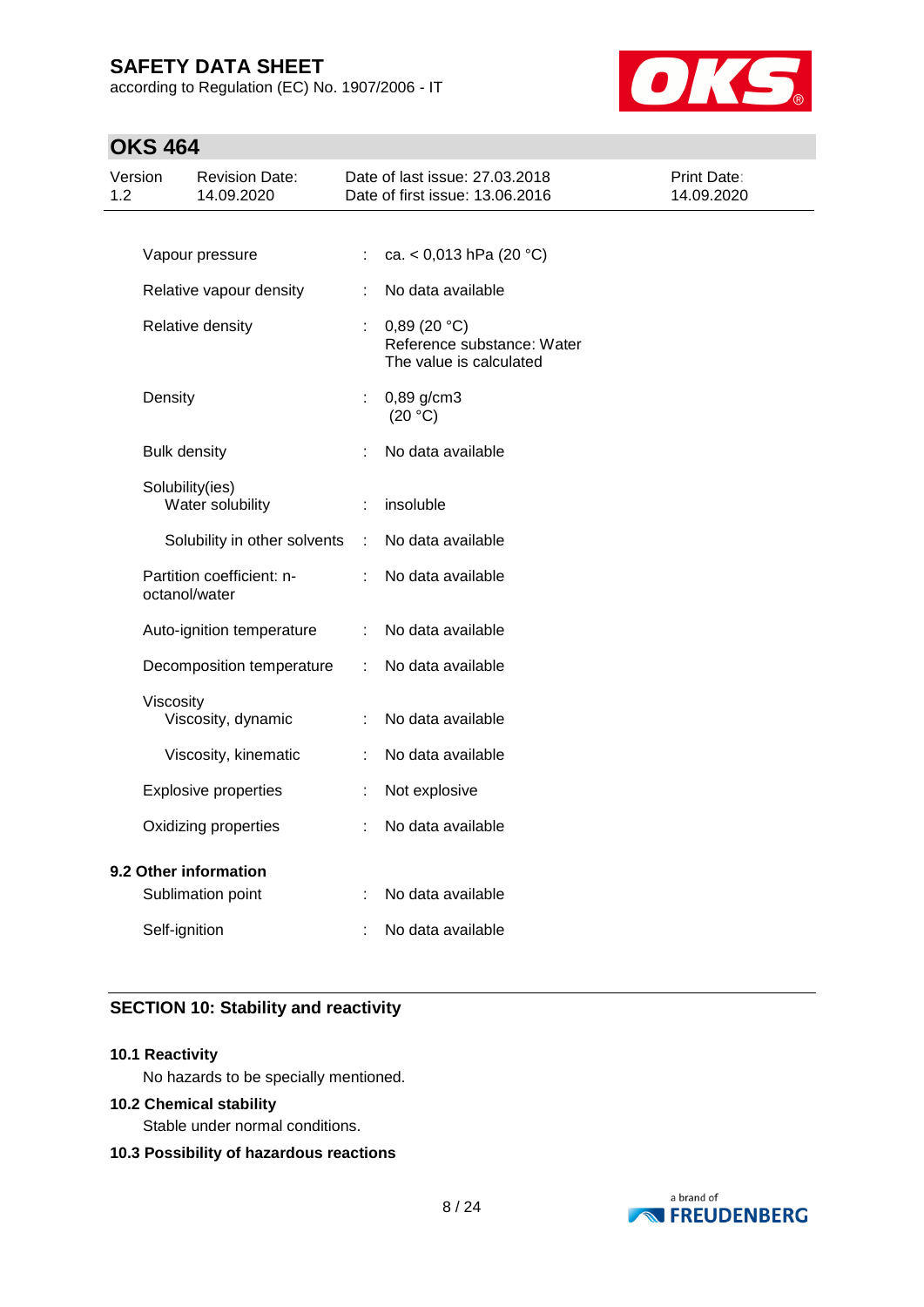according to Regulation (EC) No. 1907/2006 - IT



## **OKS 464**

| Version<br>1.2 | <b>Revision Date:</b><br>14.09.2020               |    | Date of last issue: 27,03,2018<br>Date of first issue: 13.06.2016 |                                          | Print Date:<br>14.09.2020                                   |  |
|----------------|---------------------------------------------------|----|-------------------------------------------------------------------|------------------------------------------|-------------------------------------------------------------|--|
|                | Hazardous reactions                               |    |                                                                   |                                          | No dangerous reaction known under conditions of normal use. |  |
|                | 10.4 Conditions to avoid<br>Conditions to avoid   |    |                                                                   | No conditions to be specially mentioned. |                                                             |  |
|                | 10.5 Incompatible materials<br>Materials to avoid | ÷. |                                                                   | No materials to be especially mentioned. |                                                             |  |
|                | 10.6 Hazardous decomposition products             |    |                                                                   |                                          |                                                             |  |

No decomposition if stored and applied as directed.

### **SECTION 11: Toxicological information**

### **11.1 Information on toxicological effects**

### **Acute toxicity**

| <b>Product:</b>           |                                               |
|---------------------------|-----------------------------------------------|
| Acute oral toxicity       | Remarks: This information is not available.   |
| Acute inhalation toxicity | : Remarks: This information is not available. |
| Acute dermal toxicity     | Remarks: This information is not available.   |

### **Components:**

### **Amines, C11-14-branched alkyl, monohexyl and dihexyl phosphates:**

| Acute oral toxicity   | : LD50 (Rat): $>$ 5.000 mg/kg<br>Method: OECD Test Guideline 401                                                                         |
|-----------------------|------------------------------------------------------------------------------------------------------------------------------------------|
| Acute dermal toxicity | : LD50 (Rat): $> 2.000$ mg/kg<br>Method: OECD Test Guideline 402<br>Assessment: The substance or mixture has no acute dermal<br>toxicity |

#### **1,3,4-Thiadiazolidine-2,5-dithione, reaction products with hydrogen peroxide and tertdodecanethiol:**

| Acute oral toxicity       | : LD50 (Rat): $>$ 5.000 mg/kg<br>Method: OECD Test Guideline 401                                                                                                                                                                                                                                                        |
|---------------------------|-------------------------------------------------------------------------------------------------------------------------------------------------------------------------------------------------------------------------------------------------------------------------------------------------------------------------|
| Acute inhalation toxicity | : $LC50 (Rat): > 2,75 mg/l$<br>Exposure time: 4 h<br>Test atmosphere: vapour<br>Method: OECD Test Guideline 403<br>Assessment: The substance or mixture has no acute inhala-<br>tion toxicity<br>Remarks: An LC50/inhalation/4h/rat could not be determined<br>because no mortality of rats was observed at the maximum |

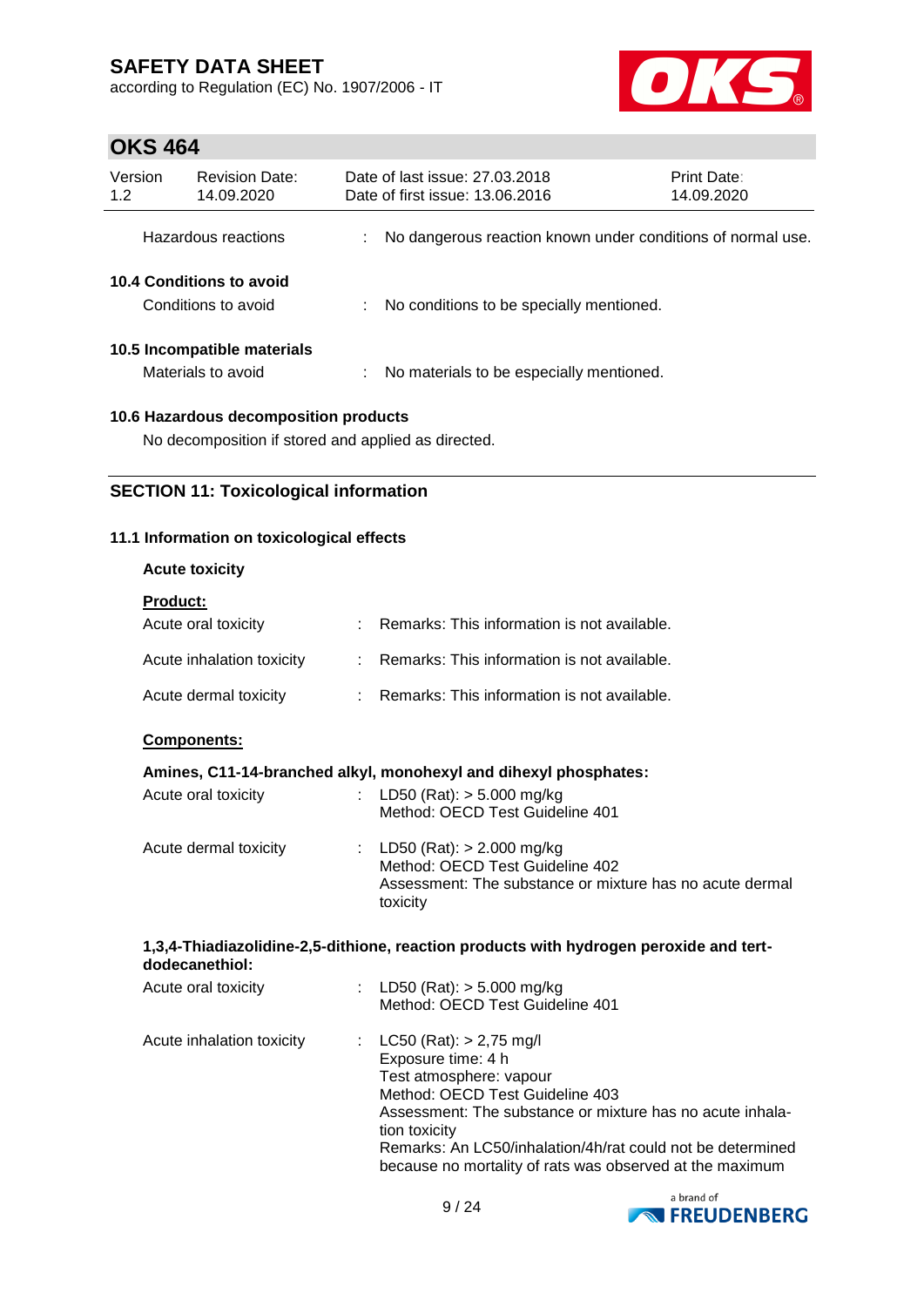according to Regulation (EC) No. 1907/2006 - IT



| Version<br>1.2   | <b>Revision Date:</b><br>14.09.2020 |   | Date of last issue: 27.03.2018<br>Date of first issue: 13.06.2016                                                                                                                                                        | <b>Print Date:</b><br>14.09.2020 |
|------------------|-------------------------------------|---|--------------------------------------------------------------------------------------------------------------------------------------------------------------------------------------------------------------------------|----------------------------------|
|                  |                                     |   | achievable concentration.<br>Information given is based on data obtained from similar sub-<br>stances.                                                                                                                   |                                  |
|                  | Acute dermal toxicity               | ÷ | LD50 (Rat): > 2.000 mg/kg<br>Method: OECD Test Guideline 402<br>Assessment: The substance or mixture has no acute dermal<br>toxicity<br>Remarks: Information given is based on data obtained from<br>similar substances. |                                  |
|                  | <b>Carbon black:</b>                |   |                                                                                                                                                                                                                          |                                  |
|                  | Acute oral toxicity                 |   | : LD50 (Rat): $> 8.000$ mg/kg<br>Method: OECD Test Guideline 401                                                                                                                                                         |                                  |
| <b>Graphite:</b> |                                     |   |                                                                                                                                                                                                                          |                                  |
|                  | Acute oral toxicity                 |   | : LD50 (Rat): $> 2.000$ mg/kg<br>Method: OECD Test Guideline 423<br>Assessment: The substance or mixture has no acute oral tox-<br>icity                                                                                 |                                  |
|                  | Acute inhalation toxicity           |   | LC50 (Rat): > 2.000 mg/l<br>Exposure time: 4 h<br>Test atmosphere: dust/mist<br>Method: OECD Test Guideline 403<br>Assessment: The substance or mixture has no acute inhala-<br>tion toxicity                            |                                  |
|                  | <b>Skin corrosion/irritation</b>    |   |                                                                                                                                                                                                                          |                                  |
| <b>Product:</b>  |                                     |   |                                                                                                                                                                                                                          |                                  |
| Remarks          |                                     |   | This information is not available.                                                                                                                                                                                       |                                  |
|                  | <b>Components:</b>                  |   |                                                                                                                                                                                                                          |                                  |
|                  |                                     |   | Amines, C11-14-branched alkyl, monohexyl and dihexyl phosphates:                                                                                                                                                         |                                  |
| <b>Species</b>   |                                     |   | Rabbit                                                                                                                                                                                                                   |                                  |
|                  | Assessment                          |   | Irritating to skin.                                                                                                                                                                                                      |                                  |
| Method<br>Result |                                     |   | <b>OECD Test Guideline 404</b><br>Irritating to skin.                                                                                                                                                                    |                                  |
|                  | dodecanethiol:                      |   | 1,3,4-Thiadiazolidine-2,5-dithione, reaction products with hydrogen peroxide and tert-                                                                                                                                   |                                  |
| Species          |                                     |   | Rabbit                                                                                                                                                                                                                   |                                  |
|                  | Assessment                          |   | No skin irritation                                                                                                                                                                                                       |                                  |
| Method<br>Result |                                     |   | : OECD Test Guideline 404<br>No skin irritation                                                                                                                                                                          |                                  |
|                  | <b>Carbon black:</b>                |   |                                                                                                                                                                                                                          |                                  |

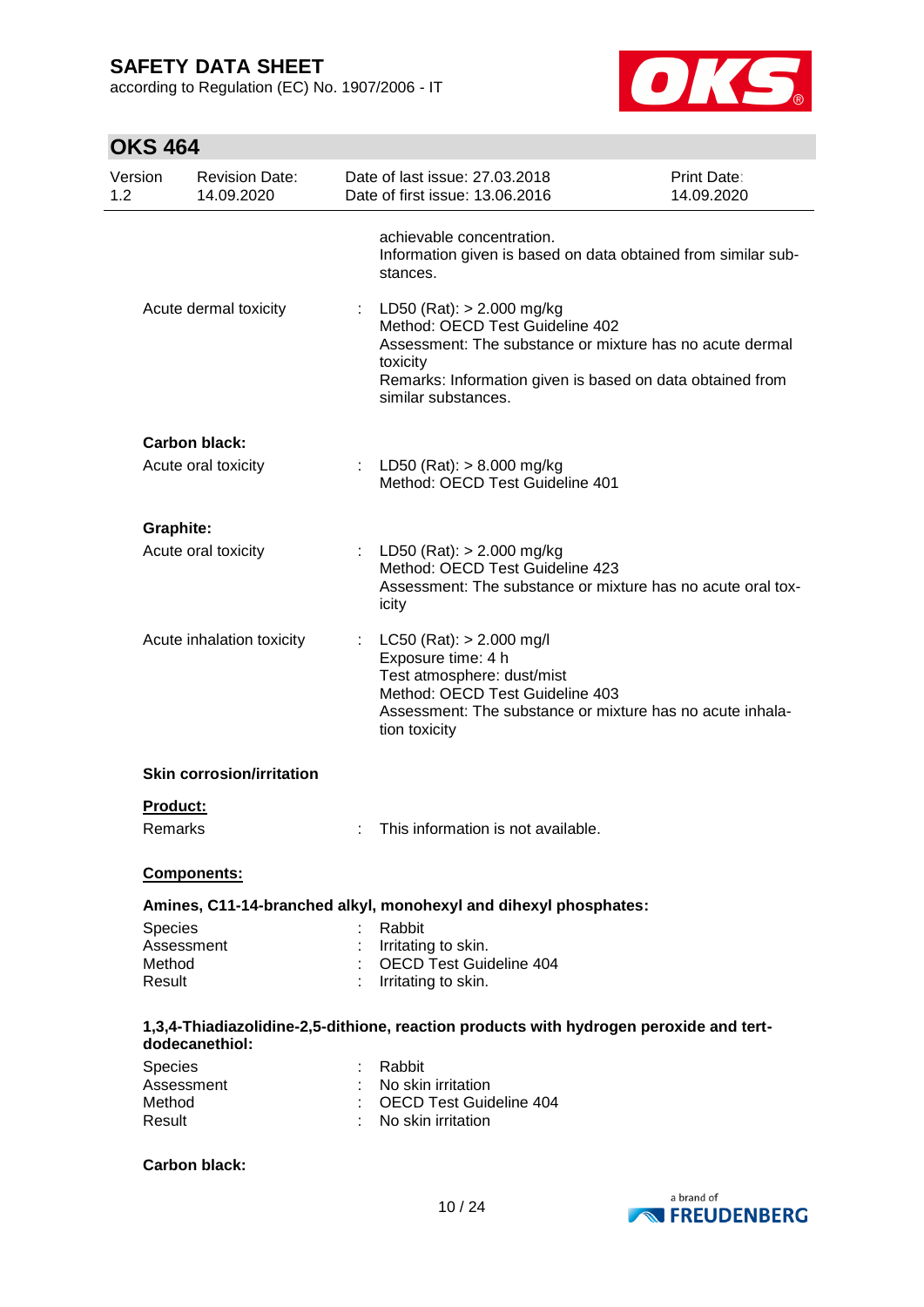according to Regulation (EC) No. 1907/2006 - IT



| Version<br>1.2                     | <b>Revision Date:</b><br>14.09.2020 | Date of last issue: 27.03.2018<br>Date of first issue: 13.06.2016                            | Print Date:<br>14.09.2020 |
|------------------------------------|-------------------------------------|----------------------------------------------------------------------------------------------|---------------------------|
| <b>Species</b><br>Method<br>Result | Exposure time<br>Assessment         | Rabbit<br>: 24h<br>: No skin irritation<br>: OECD Test Guideline 404<br>: No skin irritation |                           |
| <b>Graphite:</b>                   |                                     |                                                                                              |                           |
| <b>Species</b><br>Method<br>Result | Assessment                          | : Rabbit<br>: No skin irritation<br>: OECD Test Guideline 404<br>: No skin irritation        |                           |
|                                    | Serious eye damage/eye irritation   |                                                                                              |                           |
| Product:                           |                                     |                                                                                              |                           |
| <b>Remarks</b>                     |                                     | This information is not available.                                                           |                           |
|                                    | Components:                         |                                                                                              |                           |
|                                    |                                     | Amines, C11-14-branched alkyl, monohexyl and dihexyl phosphates:                             |                           |
| <b>Species</b><br>Method<br>Result | Assessment                          | Rabbit<br>: Irritating to eyes.<br><b>OECD Test Guideline 405</b><br>: Irritating to eyes.   |                           |
|                                    | dodecanethiol:                      | 1,3,4-Thiadiazolidine-2,5-dithione, reaction products with hydrogen peroxide and tert-       |                           |
| Species<br>Method<br>Result        | Assessment                          | : Rabbit<br>: No eye irritation<br><b>OECD Test Guideline 405</b><br>÷<br>No eye irritation  |                           |
|                                    | <b>Carbon black:</b>                |                                                                                              |                           |
| Species<br>Method<br>Result        | Exposure time<br>Assessment         | Rabbit<br>24 h<br>No eye irritation<br>OECD Test Guideline 405<br>No eye irritation          |                           |
| <b>Graphite:</b>                   |                                     |                                                                                              |                           |
|                                    | <b>Species</b><br>Assessment        | Rabbit<br>No eye irritation                                                                  |                           |

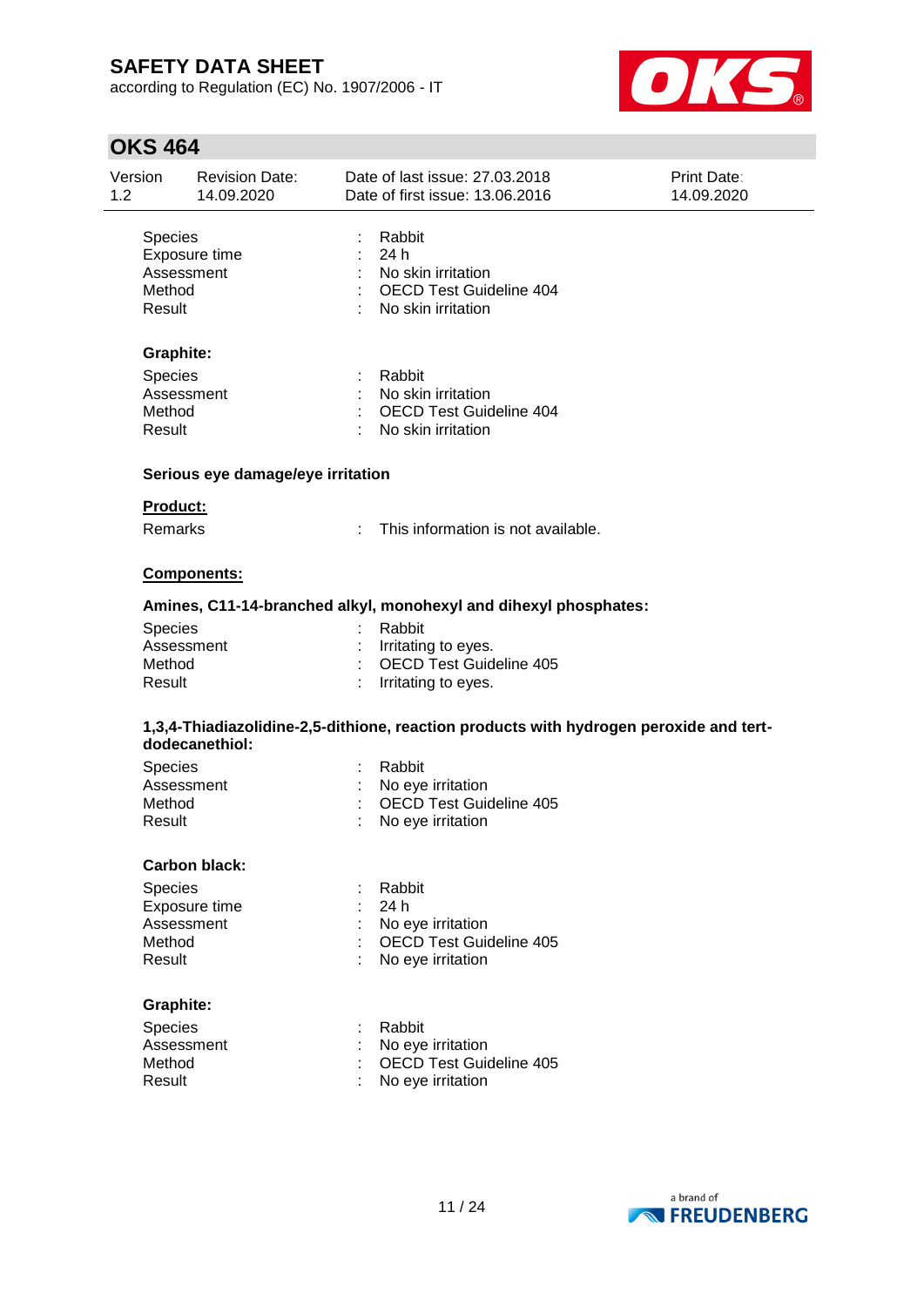according to Regulation (EC) No. 1907/2006 - IT



| Version<br>1.2 |                                   | <b>Revision Date:</b><br>14.09.2020 |    | Date of last issue: 27.03.2018<br>Date of first issue: 13.06.2016                                                                              | Print Date:<br>14.09.2020 |  |  |  |
|----------------|-----------------------------------|-------------------------------------|----|------------------------------------------------------------------------------------------------------------------------------------------------|---------------------------|--|--|--|
|                | Respiratory or skin sensitisation |                                     |    |                                                                                                                                                |                           |  |  |  |
|                | <b>Product:</b>                   |                                     |    |                                                                                                                                                |                           |  |  |  |
|                | Remarks                           |                                     |    | This information is not available.                                                                                                             |                           |  |  |  |
|                |                                   | Components:                         |    |                                                                                                                                                |                           |  |  |  |
|                |                                   |                                     |    | Amines, C11-14-branched alkyl, monohexyl and dihexyl phosphates:                                                                               |                           |  |  |  |
|                | <b>Species</b>                    |                                     |    | Guinea pig                                                                                                                                     |                           |  |  |  |
|                |                                   | Assessment                          |    | : Did not cause sensitisation on laboratory animals.                                                                                           |                           |  |  |  |
|                | Result                            |                                     |    | Did not cause sensitisation on laboratory animals.                                                                                             |                           |  |  |  |
|                |                                   | dodecanethiol:                      |    | 1,3,4-Thiadiazolidine-2,5-dithione, reaction products with hydrogen peroxide and tert-                                                         |                           |  |  |  |
|                | <b>Test Type</b>                  |                                     |    | <b>Buehler Test</b>                                                                                                                            |                           |  |  |  |
|                | Species                           |                                     |    | Guinea pig                                                                                                                                     |                           |  |  |  |
|                |                                   | Assessment                          |    | Did not cause sensitisation on laboratory animals.                                                                                             |                           |  |  |  |
|                | Method                            |                                     |    | <b>OECD Test Guideline 406</b>                                                                                                                 |                           |  |  |  |
|                | Result                            |                                     |    | Did not cause sensitisation on laboratory animals.                                                                                             |                           |  |  |  |
|                |                                   | <b>Carbon black:</b>                |    |                                                                                                                                                |                           |  |  |  |
|                | <b>Test Type</b>                  |                                     |    | <b>Buehler Test</b>                                                                                                                            |                           |  |  |  |
|                | Species                           |                                     |    | Guinea pig                                                                                                                                     |                           |  |  |  |
|                |                                   | Assessment                          |    | Does not cause skin sensitisation.                                                                                                             |                           |  |  |  |
|                | Method<br>Result                  |                                     |    | <b>OECD Test Guideline 406</b><br>Does not cause skin sensitisation.                                                                           |                           |  |  |  |
|                |                                   |                                     |    |                                                                                                                                                |                           |  |  |  |
|                | <b>Graphite:</b>                  |                                     |    |                                                                                                                                                |                           |  |  |  |
|                | Species                           |                                     |    | Mouse                                                                                                                                          |                           |  |  |  |
|                | Method                            |                                     |    | OECD Test Guideline 429                                                                                                                        |                           |  |  |  |
|                | Result                            |                                     |    | negative                                                                                                                                       |                           |  |  |  |
|                |                                   | <b>Germ cell mutagenicity</b>       |    |                                                                                                                                                |                           |  |  |  |
|                | <b>Product:</b>                   |                                     |    |                                                                                                                                                |                           |  |  |  |
|                |                                   | Genotoxicity in vitro               |    | Remarks: No data available                                                                                                                     |                           |  |  |  |
|                |                                   | Genotoxicity in vivo                |    | Remarks: No data available                                                                                                                     |                           |  |  |  |
|                |                                   | Components:                         |    |                                                                                                                                                |                           |  |  |  |
|                |                                   |                                     |    | Amines, C11-14-branched alkyl, monohexyl and dihexyl phosphates:                                                                               |                           |  |  |  |
|                |                                   | Genotoxicity in vitro               | t. | Test Type: Chromosome aberration test in vitro<br>Test system: Rodent cell line<br>Metabolic activation: with and without metabolic activation |                           |  |  |  |
|                |                                   |                                     |    | Method: OECD Test Guideline 473<br>Result: negative                                                                                            |                           |  |  |  |

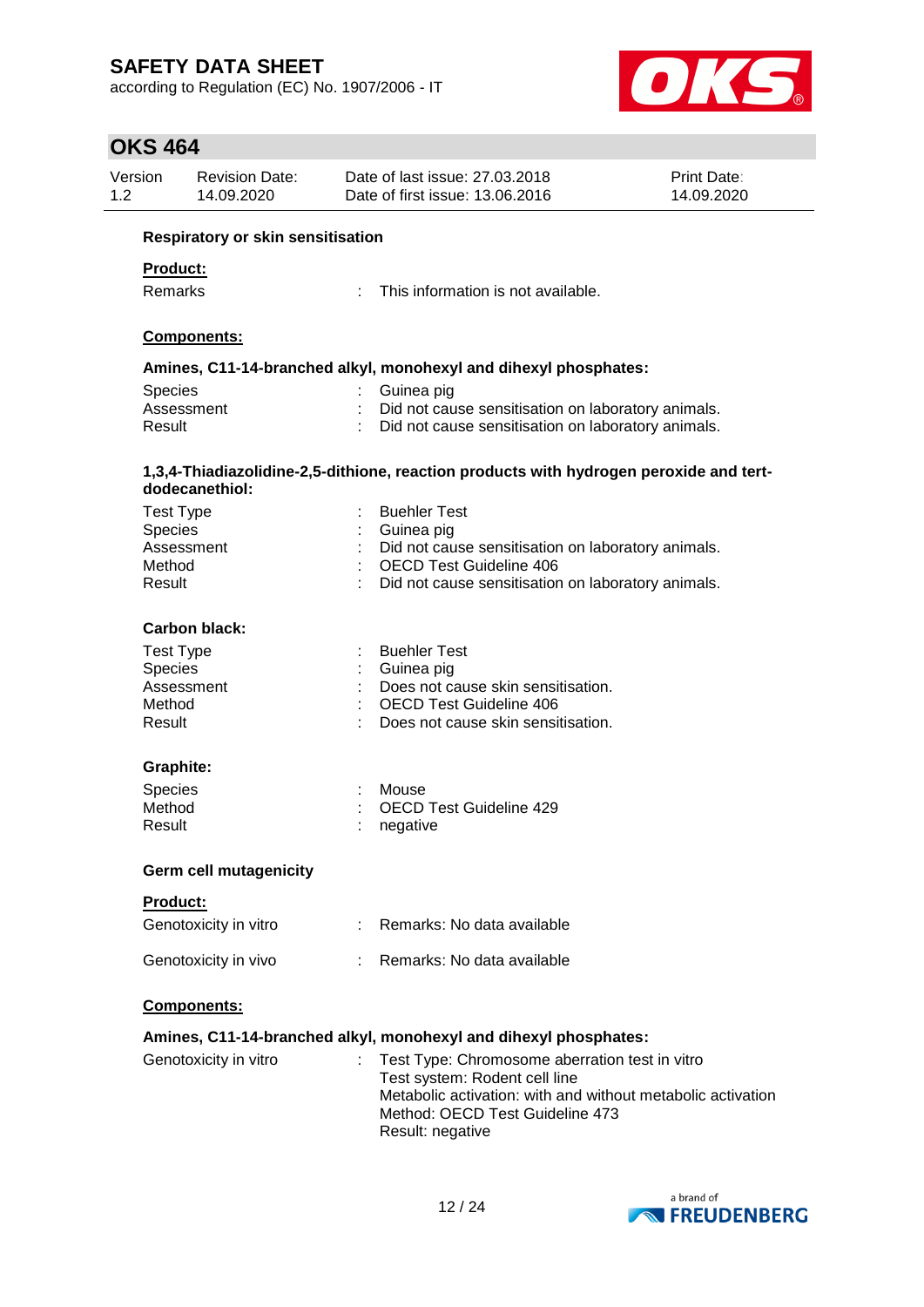according to Regulation (EC) No. 1907/2006 - IT



## **OKS 464**

| Version<br>1.2 | 14.09.2020                                                                                               | <b>Revision Date:</b> |  | Date of last issue: 27.03.2018<br>Date of first issue: 13.06.2016                                                                                                                                                                                                                                           | Print Date:<br>14.09.2020 |  |  |
|----------------|----------------------------------------------------------------------------------------------------------|-----------------------|--|-------------------------------------------------------------------------------------------------------------------------------------------------------------------------------------------------------------------------------------------------------------------------------------------------------------|---------------------------|--|--|
|                | 1,3,4-Thiadiazolidine-2,5-dithione, reaction products with hydrogen peroxide and tert-<br>dodecanethiol: |                       |  |                                                                                                                                                                                                                                                                                                             |                           |  |  |
|                | Genotoxicity in vitro                                                                                    |                       |  | Test Type: In vitro mammalian cell gene mutation test<br>Test system: Chinese hamster fibroblasts<br>Metabolic activation: with and without metabolic activation<br>Method: OECD Test Guideline 473<br>Result: negative<br>Remarks: Information given is based on data obtained from<br>similar substances. |                           |  |  |
|                | Germ cell mutagenicity-As-<br>sessment                                                                   |                       |  | Tests on bacterial or mammalian cell cultures did not show<br>mutagenic effects.                                                                                                                                                                                                                            |                           |  |  |
|                | Carbon black:                                                                                            |                       |  |                                                                                                                                                                                                                                                                                                             |                           |  |  |
|                | Genotoxicity in vitro                                                                                    |                       |  | : Test Type: Ames test<br>Method: OECD Test Guideline 471<br>Result: negative                                                                                                                                                                                                                               |                           |  |  |
|                |                                                                                                          |                       |  | Test Type: Chromosome aberration test in vitro<br>Result: negative                                                                                                                                                                                                                                          |                           |  |  |
|                | Genotoxicity in vivo                                                                                     |                       |  | Species: Rat<br>Application Route: Inhalation<br>Result: Positive results were obtained in some in vivo tests.                                                                                                                                                                                              |                           |  |  |
|                | Germ cell mutagenicity- As-<br>sessment                                                                  |                       |  | : Animal testing did not show any mutagenic effects.                                                                                                                                                                                                                                                        |                           |  |  |
|                | <b>Graphite:</b>                                                                                         |                       |  |                                                                                                                                                                                                                                                                                                             |                           |  |  |
|                | Genotoxicity in vitro                                                                                    |                       |  | Test Type: Microbial mutagenesis assay (Ames test)<br>Method: OECD Test Guideline 471<br>Result: negative                                                                                                                                                                                                   |                           |  |  |
|                |                                                                                                          |                       |  | Test Type: gene mutation test<br>Method: OECD Test Guideline 476<br>Result: negative                                                                                                                                                                                                                        |                           |  |  |
|                |                                                                                                          |                       |  | Test Type: Chromosome aberration test in vitro<br>Method: OECD Test Guideline 473<br>Result: negative                                                                                                                                                                                                       |                           |  |  |
|                | Carcinogenicity                                                                                          |                       |  |                                                                                                                                                                                                                                                                                                             |                           |  |  |
|                | Product:                                                                                                 |                       |  |                                                                                                                                                                                                                                                                                                             |                           |  |  |
|                | Remarks                                                                                                  |                       |  | No data available                                                                                                                                                                                                                                                                                           |                           |  |  |

### **Components:**

**1,3,4-Thiadiazolidine-2,5-dithione, reaction products with hydrogen peroxide and tertdodecanethiol:**

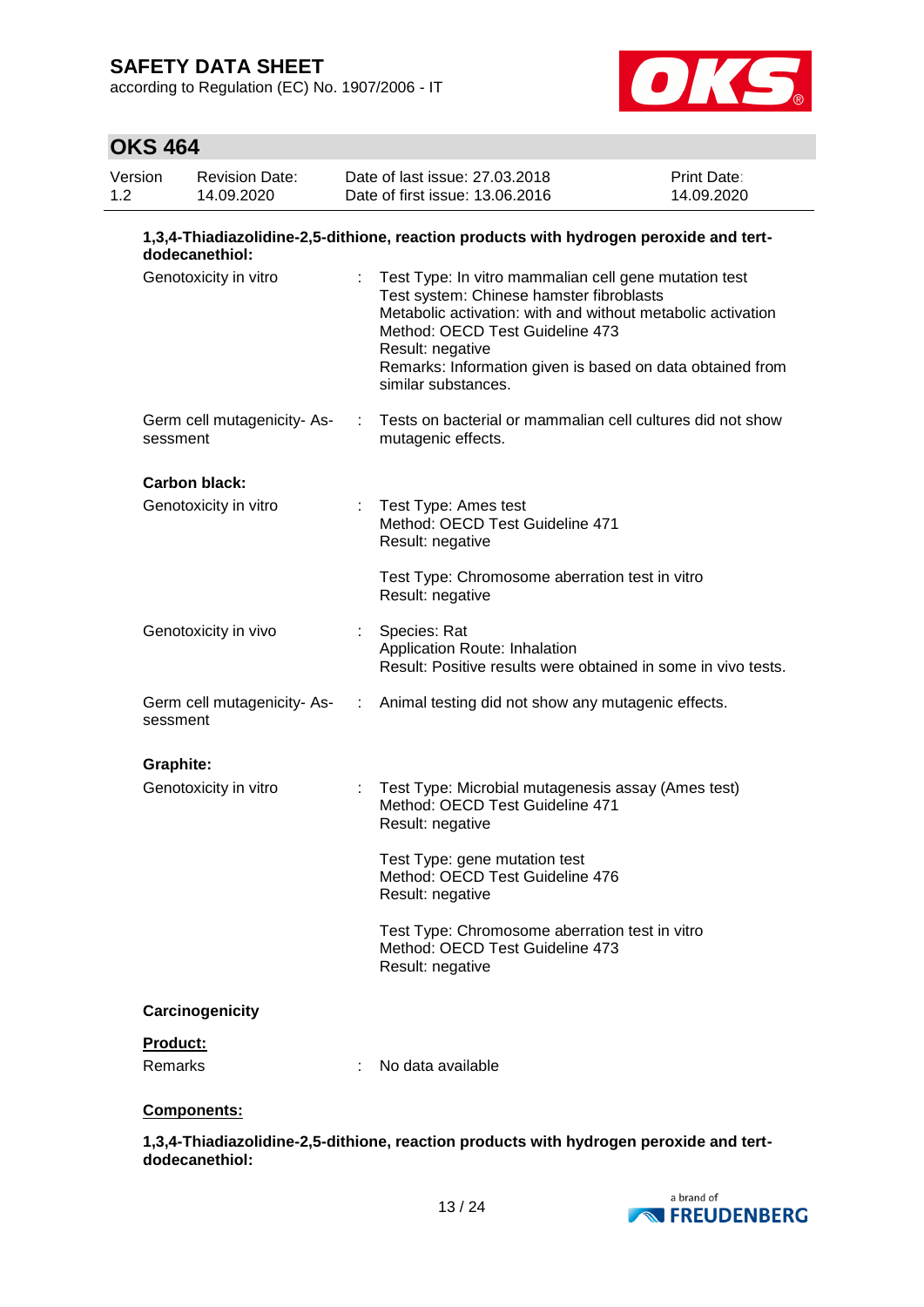according to Regulation (EC) No. 1907/2006 - IT



| Version<br>$1.2^{\circ}$ |                 | <b>Revision Date:</b><br>14.09.2020               |                           | Date of last issue: 27.03.2018<br>Date of first issue: 13.06.2016                                                                                                                                                                                                                         | <b>Print Date:</b><br>14.09.2020 |
|--------------------------|-----------------|---------------------------------------------------|---------------------------|-------------------------------------------------------------------------------------------------------------------------------------------------------------------------------------------------------------------------------------------------------------------------------------------|----------------------------------|
|                          | ment            | Carcinogenicity - Assess-                         |                           | : Not classifiable as a human carcinogen.                                                                                                                                                                                                                                                 |                                  |
|                          | ment            | <b>Carbon black:</b><br>Carcinogenicity - Assess- | $\mathbb{R}^{\mathbb{Z}}$ | Not classifiable as a human carcinogen., Carcinogenicity clas-<br>sification not possible from current data.                                                                                                                                                                              |                                  |
|                          |                 | <b>Reproductive toxicity</b>                      |                           |                                                                                                                                                                                                                                                                                           |                                  |
|                          | <b>Product:</b> | Effects on fertility                              |                           | Remarks: No data available                                                                                                                                                                                                                                                                |                                  |
|                          | ment            | Effects on foetal develop-                        | t.                        | Remarks: No data available                                                                                                                                                                                                                                                                |                                  |
|                          |                 | Components:                                       |                           |                                                                                                                                                                                                                                                                                           |                                  |
|                          |                 |                                                   |                           | Amines, C11-14-branched alkyl, monohexyl and dihexyl phosphates:                                                                                                                                                                                                                          |                                  |
|                          | ment            | Effects on foetal develop-                        | t                         | Species: Rat<br><b>Application Route: Oral</b><br>Method: OECD Test Guideline 422<br>Result: No effects on fertility and early embryonic develop-<br>ment were detected.                                                                                                                  |                                  |
|                          | sessment        | Reproductive toxicity - As-                       |                           |                                                                                                                                                                                                                                                                                           |                                  |
|                          | Fertility       | Teratogenicity                                    |                           | No toxicity to reproduction                                                                                                                                                                                                                                                               |                                  |
|                          |                 | dodecanethiol:                                    |                           | 1,3,4-Thiadiazolidine-2,5-dithione, reaction products with hydrogen peroxide and tert-                                                                                                                                                                                                    |                                  |
|                          |                 | Effects on fertility                              |                           | Species: Rat<br><b>Application Route: Oral</b><br>General Toxicity - Parent: NOAEL: 1.000 mg/kg body weight<br>General Toxicity F1: NOAEL: 1.000 mg/kg body weight<br>Method: OECD Test Guideline 421<br>Remarks: Information given is based on data obtained from<br>similar substances. |                                  |
|                          | sessment        | Reproductive toxicity - As-                       |                           |                                                                                                                                                                                                                                                                                           |                                  |
|                          | Fertility       | Teratogenicity                                    |                           | No toxicity to reproduction<br>Animal testing did not show any effects on foetal develop-<br>ment.                                                                                                                                                                                        |                                  |

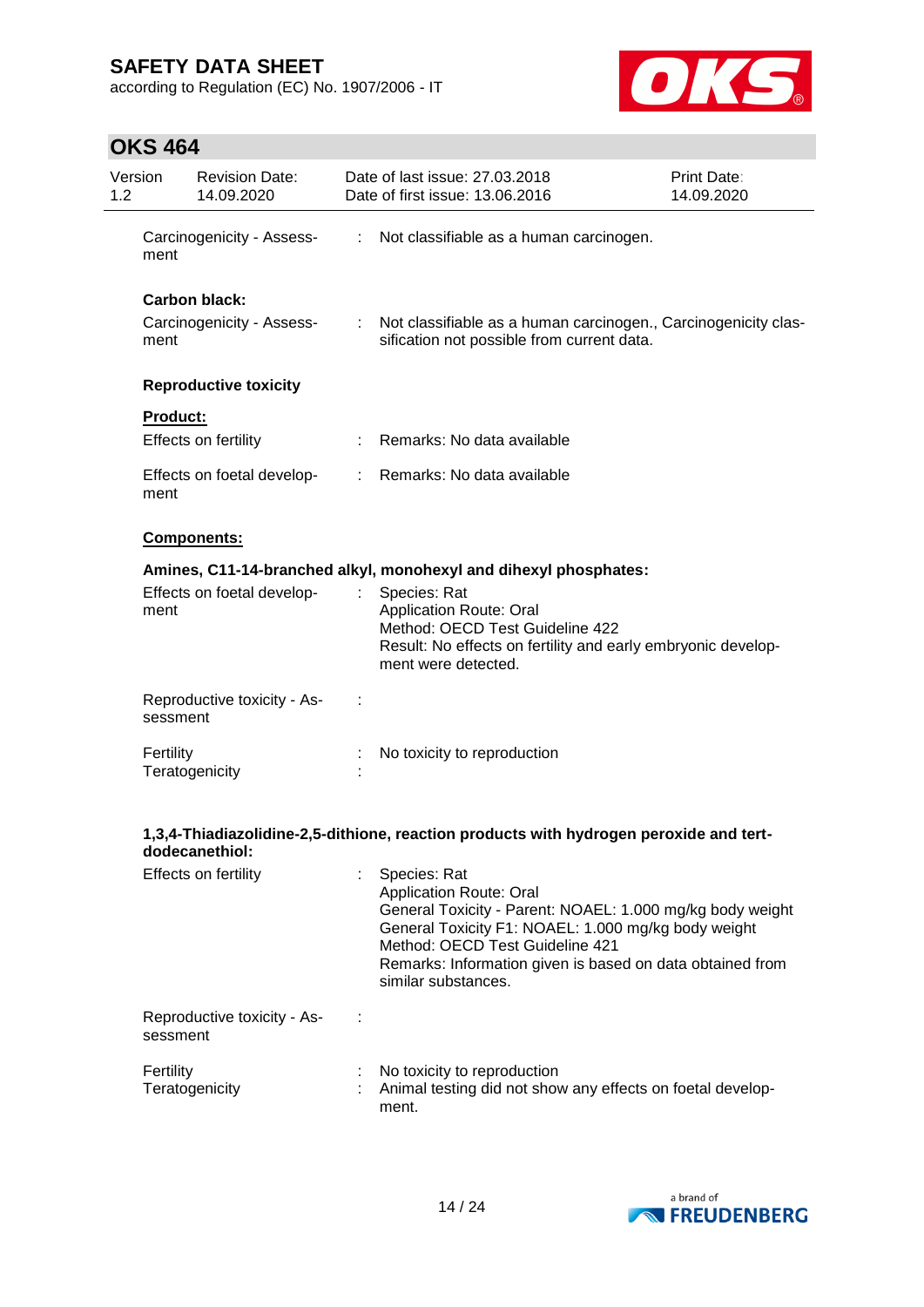according to Regulation (EC) No. 1907/2006 - IT



| Version<br>1.2 |                  | <b>Revision Date:</b><br>14.09.2020 | Date of last issue: 27,03,2018<br>Date of first issue: 13.06.2016                                                                      | <b>Print Date:</b><br>14.09.2020 |
|----------------|------------------|-------------------------------------|----------------------------------------------------------------------------------------------------------------------------------------|----------------------------------|
|                |                  | <b>Carbon black:</b>                |                                                                                                                                        |                                  |
|                | sessment         | Reproductive toxicity - As-         |                                                                                                                                        |                                  |
|                | Fertility        | Teratogenicity                      | Animal testing did not show any effects on fertility.<br>Animal testing did not show any effects on foetal develop-<br>ment.           |                                  |
|                | <b>Graphite:</b> |                                     |                                                                                                                                        |                                  |
|                |                  | Effects on fertility                | Species: Rat<br><b>Application Route: Oral</b><br>General Toxicity F1: NOAEL: 813 mg/kg body weight<br>Method: OECD Test Guideline 422 |                                  |
|                |                  | <b>STOT - single exposure</b>       |                                                                                                                                        |                                  |
|                |                  | <b>Components:</b>                  |                                                                                                                                        |                                  |
|                |                  |                                     | Amines, C11-14-branched alkyl, monohexyl and dihexyl phosphates:                                                                       |                                  |
|                | Assessment       |                                     | The substance or mixture is not classified as specific target<br>organ toxicant, single exposure.                                      |                                  |
|                |                  | dodecanethiol:                      | 1,3,4-Thiadiazolidine-2,5-dithione, reaction products with hydrogen peroxide and tert-                                                 |                                  |
|                | Assessment       |                                     | The substance or mixture is not classified as specific target<br>organ toxicant, single exposure.                                      |                                  |
|                |                  | <b>Carbon black:</b>                |                                                                                                                                        |                                  |
|                | Assessment       |                                     | The substance or mixture is not classified as specific target<br>organ toxicant, single exposure.                                      |                                  |
|                |                  | <b>STOT - repeated exposure</b>     |                                                                                                                                        |                                  |
|                |                  | <b>Components:</b>                  |                                                                                                                                        |                                  |
|                |                  |                                     | Amines, C11-14-branched alkyl, monohexyl and dihexyl phosphates:                                                                       |                                  |
|                | Assessment       |                                     | The substance or mixture is not classified as specific target<br>organ toxicant, repeated exposure.                                    |                                  |
|                |                  | dodecanethiol:                      | 1,3,4-Thiadiazolidine-2,5-dithione, reaction products with hydrogen peroxide and tert-                                                 |                                  |
|                | Assessment       |                                     | The substance or mixture is not classified as specific target<br>organ toxicant, repeated exposure.                                    |                                  |
|                |                  | Carbon black:                       |                                                                                                                                        |                                  |
|                |                  | Exposure routes                     | Inhalation                                                                                                                             |                                  |

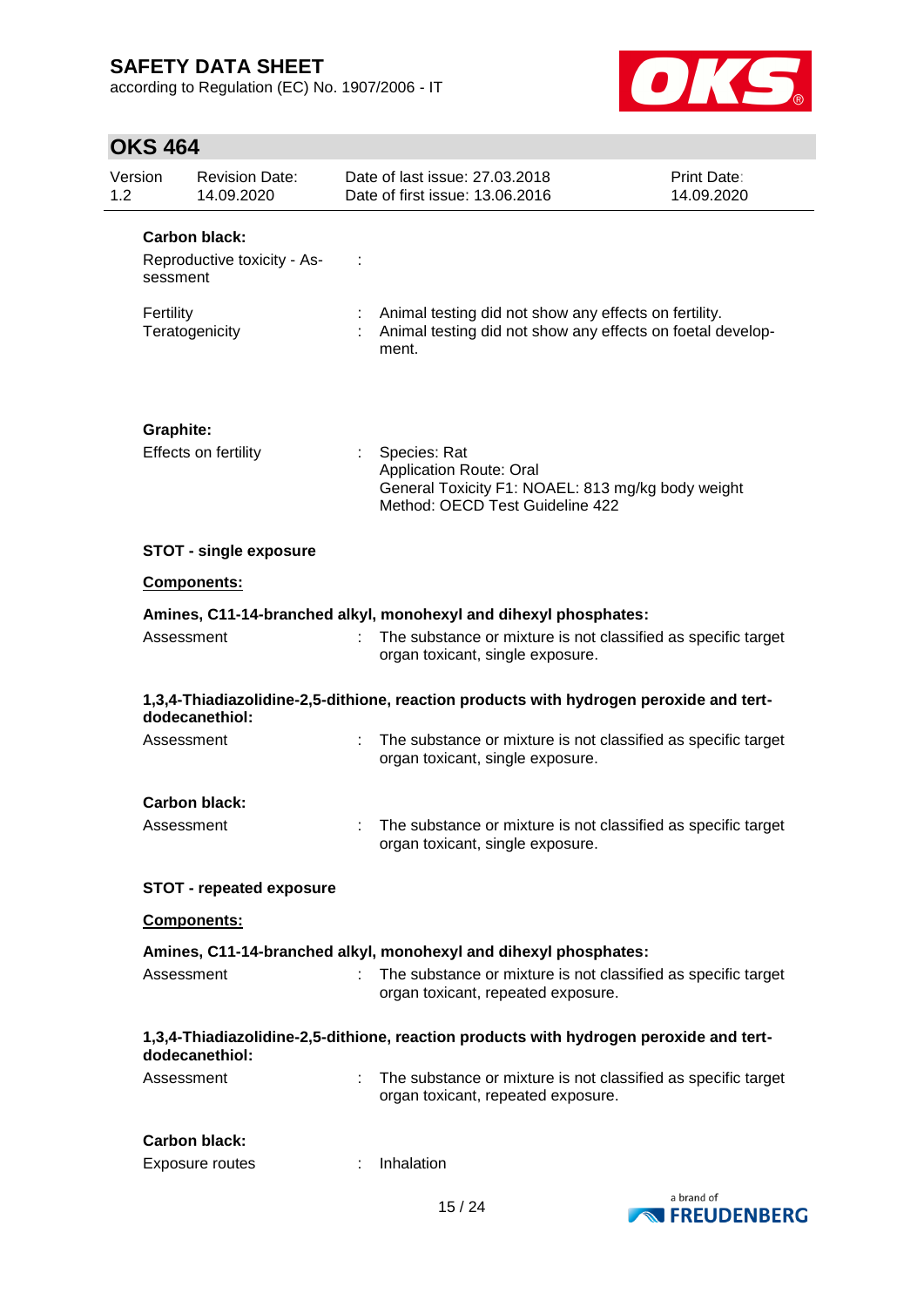according to Regulation (EC) No. 1907/2006 - IT



## **OKS 464**

| Version<br>1.2 |                 | <b>Revision Date:</b><br>14.09.2020 |   | Date of last issue: 27.03.2018<br>Date of first issue: 13.06.2016                                            | Print Date:<br>14.09.2020 |
|----------------|-----------------|-------------------------------------|---|--------------------------------------------------------------------------------------------------------------|---------------------------|
|                | Assessment      | <b>Target Organs</b>                | ÷ | Lungs<br>The substance or mixture is not classified as specific target<br>organ toxicant, repeated exposure. |                           |
|                |                 | <b>Repeated dose toxicity</b>       |   |                                                                                                              |                           |
|                | Product:        |                                     |   |                                                                                                              |                           |
|                | Remarks         |                                     |   | This information is not available.                                                                           |                           |
|                |                 | Components:                         |   |                                                                                                              |                           |
|                |                 |                                     |   | Amines, C11-14-branched alkyl, monohexyl and dihexyl phosphates:                                             |                           |
|                | <b>Species</b>  |                                     |   | Rat                                                                                                          |                           |
|                | <b>LOAEL</b>    |                                     |   | 10 mg/kg<br>Oral                                                                                             |                           |
|                | Method          | <b>Application Route</b>            |   | <b>OECD Test Guideline 422</b>                                                                               |                           |
|                |                 | dodecanethiol:                      |   | 1,3,4-Thiadiazolidine-2,5-dithione, reaction products with hydrogen peroxide and tert-                       |                           |
|                | <b>Species</b>  |                                     |   | Rat                                                                                                          |                           |
|                | <b>NOAEL</b>    |                                     |   | 250 mg/kg                                                                                                    |                           |
|                | Method          | <b>Application Route</b>            |   | Oral<br><b>OECD Test Guideline 421</b>                                                                       |                           |
|                | Remarks         |                                     |   | Information given is based on data obtained from similar sub-<br>stances.                                    |                           |
|                |                 | <b>Carbon black:</b>                |   |                                                                                                              |                           |
|                | Species         |                                     |   | Rat                                                                                                          |                           |
|                | <b>NOAEL</b>    |                                     |   | $0,001$ mg/l                                                                                                 |                           |
|                |                 | <b>Application Route</b>            |   | Inhalation                                                                                                   |                           |
|                |                 | Test atmosphere<br>Exposure time    |   | dust/mist<br>90 d                                                                                            |                           |
|                |                 | <b>Target Organs</b>                |   | Lungs                                                                                                        |                           |
|                | Graphite:       |                                     |   |                                                                                                              |                           |
|                | <b>Species</b>  |                                     |   | Rat                                                                                                          |                           |
|                | <b>NOAEL</b>    |                                     |   | 813 mg/kg                                                                                                    |                           |
|                |                 | <b>Application Route</b>            |   | Oral                                                                                                         |                           |
|                | Method          |                                     |   | <b>OECD Test Guideline 422</b>                                                                               |                           |
|                | Species         |                                     |   | Rat                                                                                                          |                           |
|                | <b>NOAEL</b>    |                                     |   | $> 2$ mg/l                                                                                                   |                           |
|                | Method          | <b>Application Route</b>            |   | inhalation (dust/mist/fume)<br><b>OECD Test Guideline 412</b>                                                |                           |
|                |                 | <b>Aspiration toxicity</b>          |   |                                                                                                              |                           |
|                | <b>Product:</b> |                                     |   |                                                                                                              |                           |

This information is not available.

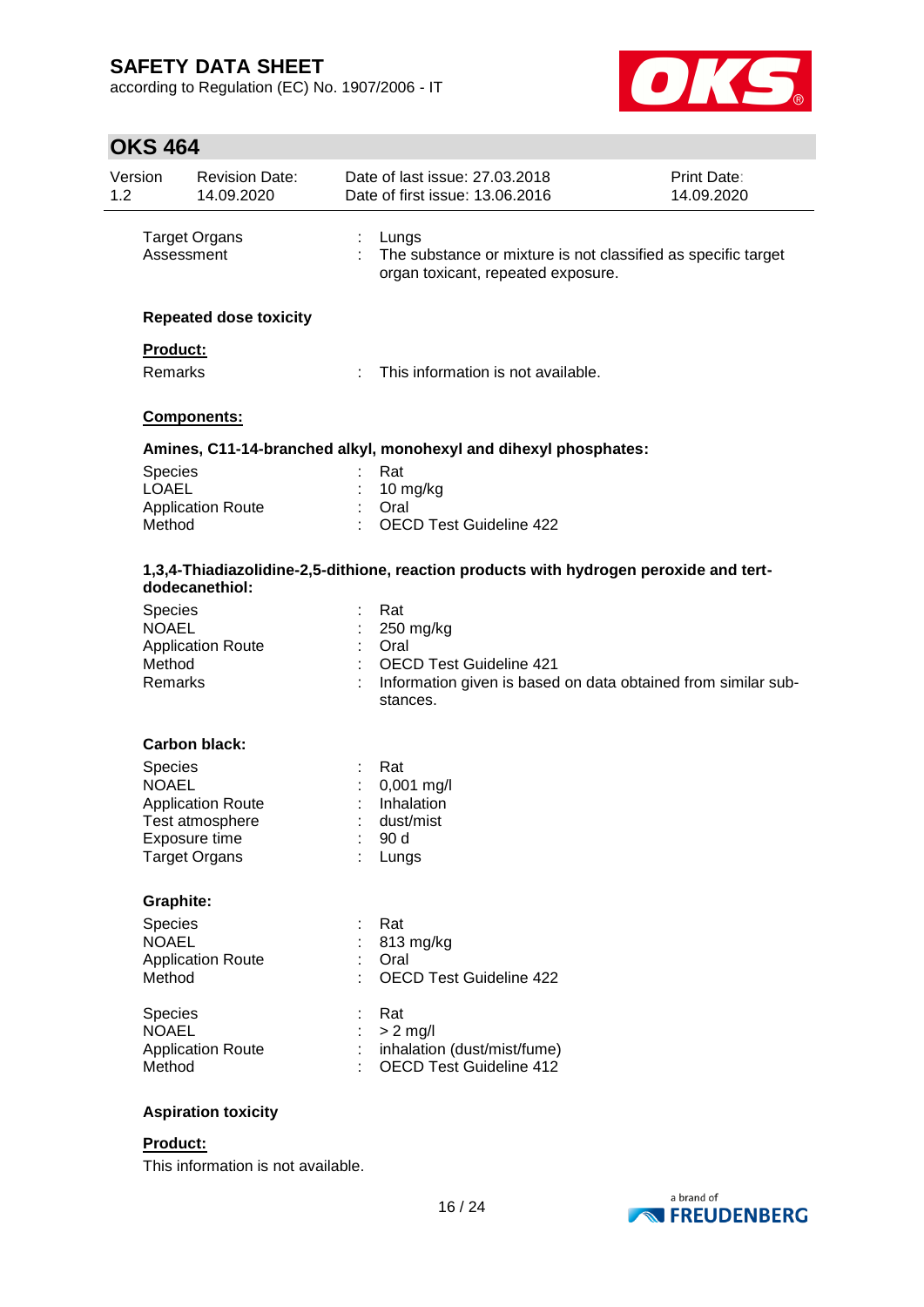according to Regulation (EC) No. 1907/2006 - IT



## **OKS 464**

| Version | Revision Date: | Date of last issue: 27,03,2018  | <b>Print Date:</b> |
|---------|----------------|---------------------------------|--------------------|
| 1.2     | 14.09.2020     | Date of first issue: 13.06.2016 | 14.09.2020         |

### **Components:**

### **Amines, C11-14-branched alkyl, monohexyl and dihexyl phosphates:**

No aspiration toxicity classification

### **Carbon black:**

No aspiration toxicity classification

### **Further information**

Remarks : Information given is based on data on the components and the toxicology of similar products.

### **Components:**

| Amines, C11-14-branched alkyl, monohexyl and dihexyl phosphates: |  |                                                                                                 |  |  |  |
|------------------------------------------------------------------|--|-------------------------------------------------------------------------------------------------|--|--|--|
| Remarks                                                          |  | Ingestion causes irritation of upper respiratory system and<br>gastrointestinal disturbance.    |  |  |  |
| <b>Carbon black:</b>                                             |  |                                                                                                 |  |  |  |
| <b>Remarks</b>                                                   |  | Information given is based on data on the components and<br>the toxicology of similar products. |  |  |  |

### **SECTION 12: Ecological information**

### **12.1 Toxicity**

| <b>Product:</b>                                          |                            |
|----------------------------------------------------------|----------------------------|
| Toxicity to fish                                         | Remarks: No data available |
| Toxicity to daphnia and other :<br>aquatic invertebrates | Remarks: No data available |
| Toxicity to algae/aquatic<br>plants                      | Remarks: No data available |
| Toxicity to microorganisms                               | Remarks: No data available |

### **Components:**

### **Amines, C11-14-branched alkyl, monohexyl and dihexyl phosphates:**

| Toxicity to fish | : LC50 (Oncorhynchus mykiss (rainbow trout)): 5,5 mg/l |
|------------------|--------------------------------------------------------|
|                  | Exposure time: 96 h                                    |

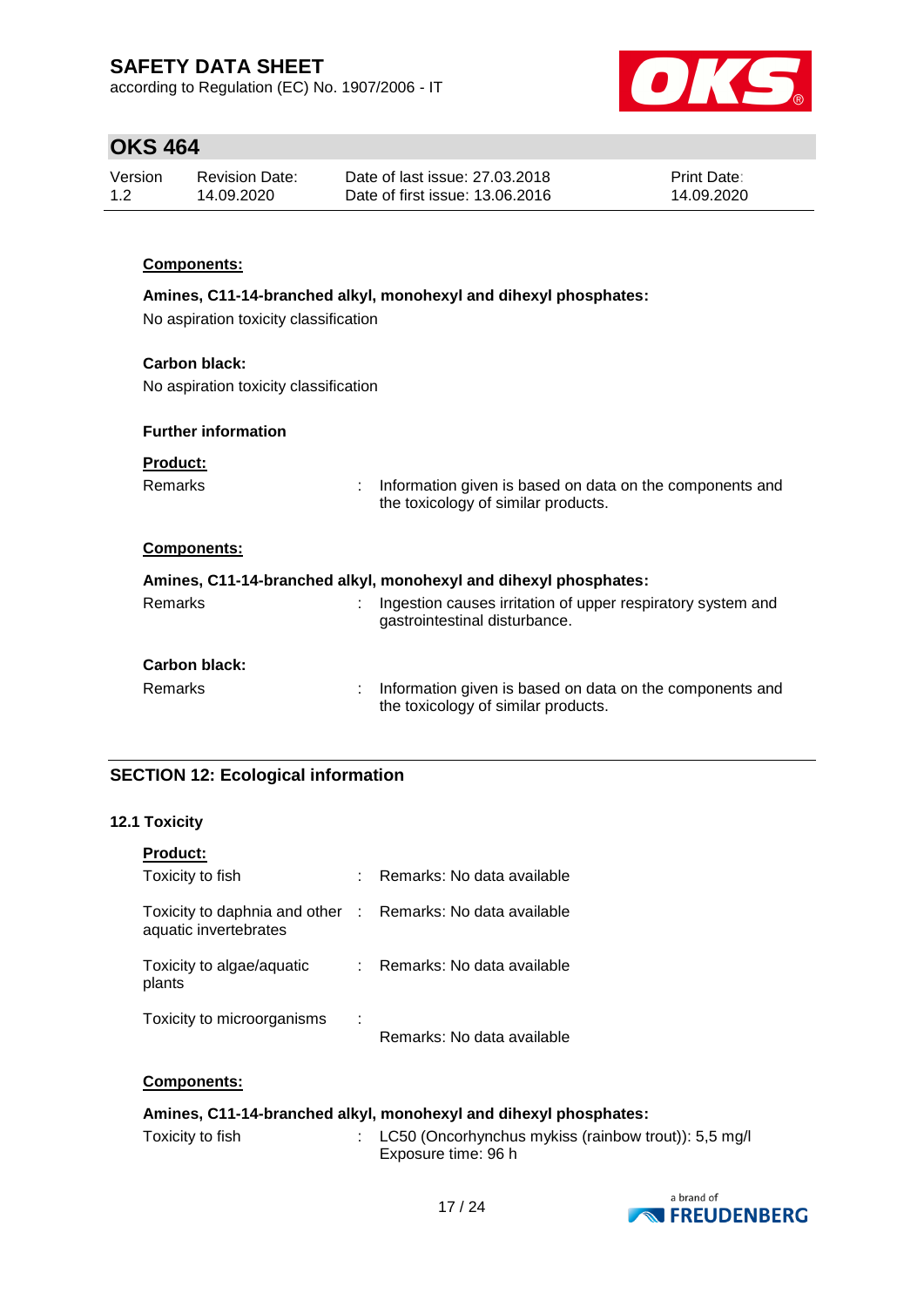according to Regulation (EC) No. 1907/2006 - IT



| Version<br>1.2 |        | <b>Revision Date:</b><br>14.09.2020                      |                             | Date of last issue: 27.03.2018<br>Date of first issue: 13.06.2016                                                                                             | <b>Print Date:</b><br>14.09.2020 |
|----------------|--------|----------------------------------------------------------|-----------------------------|---------------------------------------------------------------------------------------------------------------------------------------------------------------|----------------------------------|
|                |        |                                                          |                             | Method: OECD Test Guideline 203                                                                                                                               |                                  |
|                |        | Toxicity to daphnia and other :<br>aquatic invertebrates |                             | EC50 (Daphnia magna (Water flea)): 1,2 mg/l<br>Exposure time: 48 h<br>Method: OECD Test Guideline 202                                                         |                                  |
|                | plants | Toxicity to algae/aquatic                                |                             | : EC50 (Selenastrum capricornutum (green algae)): > 10 mg/l<br>Exposure time: 72 h<br>Method: OECD Test Guideline 201                                         |                                  |
|                |        | Toxicity to microorganisms                               |                             | $\therefore$ EC50 (activated sludge): > 100 mg/l<br>Exposure time: 3 h                                                                                        |                                  |
|                |        | dodecanethiol:                                           |                             | 1,3,4-Thiadiazolidine-2,5-dithione, reaction products with hydrogen peroxide and tert-                                                                        |                                  |
|                |        | Toxicity to fish                                         |                             | LC50 (Pimephales promelas (fathead minnow)): > 1.000 mg/l<br>Exposure time: 96 h                                                                              |                                  |
|                |        | Toxicity to daphnia and other :<br>aquatic invertebrates |                             | EC50 (Daphnia magna (Water flea)): 41 mg/l<br>Exposure time: 48 h<br>Method: OECD Test Guideline 202                                                          |                                  |
|                | plants | Toxicity to algae/aquatic                                | $\mathcal{L}^{\mathcal{L}}$ | EC50 (Pseudokirchneriella subcapitata (green algae)): > 100<br>mg/l<br>Exposure time: 72 h<br>Test Type: Growth inhibition<br>Method: OECD Test Guideline 201 |                                  |
|                |        | <b>Ecotoxicology Assessment</b>                          |                             |                                                                                                                                                               |                                  |
|                |        | Acute aquatic toxicity                                   | $\mathbb{Z}^{\mathbb{Z}}$   | Harmful to aquatic life.                                                                                                                                      |                                  |
|                |        | Chronic aquatic toxicity                                 | ÷                           | Harmful to aquatic life with long lasting effects.                                                                                                            |                                  |
|                |        | <b>Carbon black:</b>                                     |                             |                                                                                                                                                               |                                  |
|                |        | Toxicity to fish                                         |                             | : LC50 (Danio rerio (zebra fish)): $> 1.000$ mg/l<br>Exposure time: 96 h<br>Method: OECD Test Guideline 203                                                   |                                  |
|                |        | Toxicity to daphnia and other<br>aquatic invertebrates   | ÷                           | EC50 (Daphnia magna (Water flea)): > 5.600 mg/l<br>Exposure time: 48 h<br>Method: OECD Test Guideline 202                                                     |                                  |
|                | plants | Toxicity to algae/aquatic                                |                             | EC50 (Scenedesmus capricornutum (fresh water algae)):<br>10.000 mg/l<br>Exposure time: 72 h<br>Test Type: static test<br>Method: OECD Test Guideline 201      |                                  |
|                |        | Toxicity to microorganisms                               | ÷.                          | EC50 (Bacteria): $> 800$ mg/l<br>Exposure time: 3 h                                                                                                           |                                  |

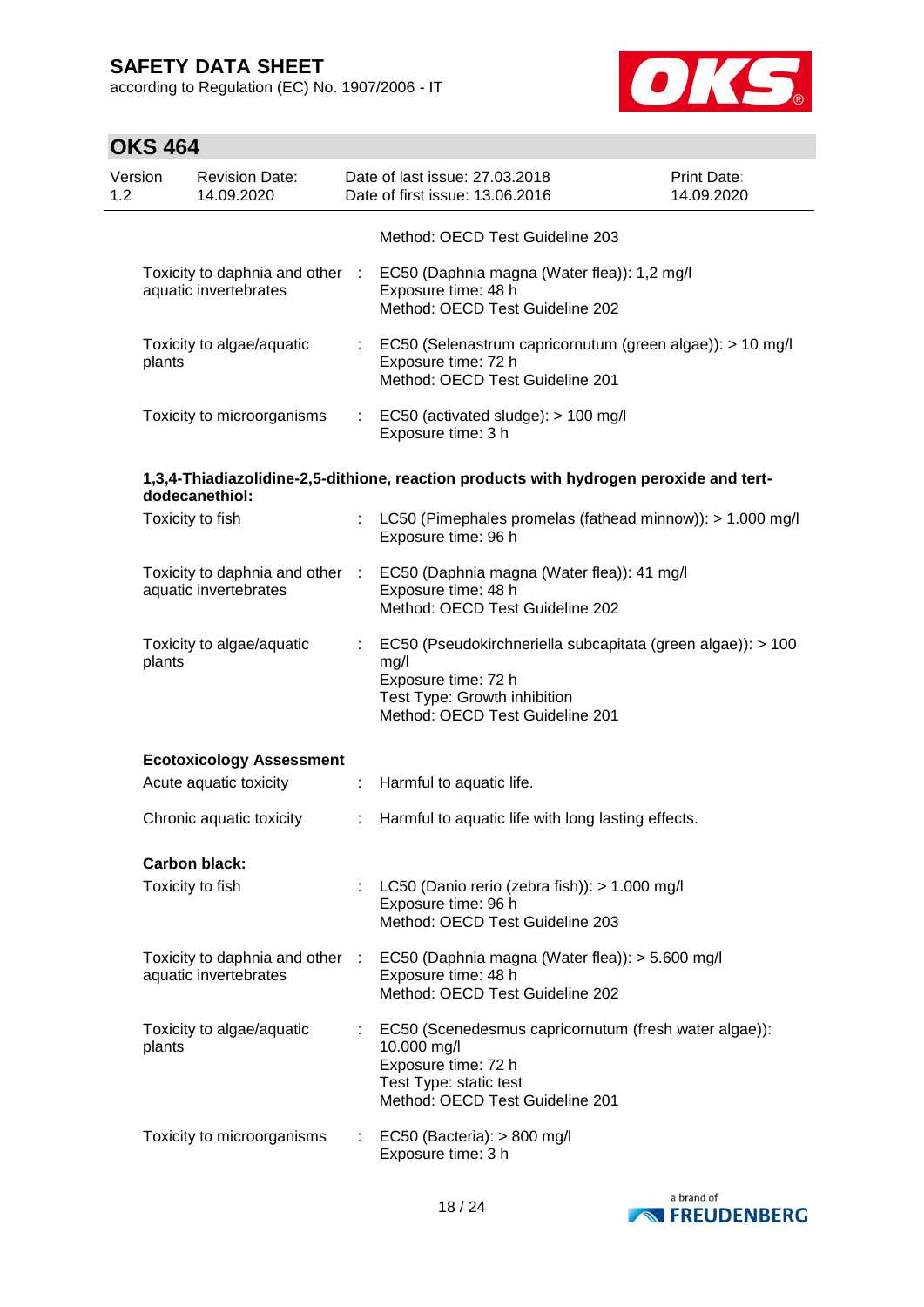according to Regulation (EC) No. 1907/2006 - IT



|                | דטד טווט         |                                     |    |                                                                                                                                                                                         |                           |
|----------------|------------------|-------------------------------------|----|-----------------------------------------------------------------------------------------------------------------------------------------------------------------------------------------|---------------------------|
| Version<br>1.2 |                  | <b>Revision Date:</b><br>14.09.2020 |    | Date of last issue: 27.03.2018<br>Date of first issue: 13.06.2016                                                                                                                       | Print Date:<br>14.09.2020 |
|                | Graphite:        | Toxicity to fish                    |    | LC50 (Danio rerio (zebra fish)): > 100 mg/l<br>Exposure time: 96 h<br>Method: OECD Test Guideline 203                                                                                   |                           |
|                |                  | aquatic invertebrates               |    | Toxicity to daphnia and other : (Daphnia magna (Water flea)): > 100 mg/l<br>Exposure time: 48 h<br>Method: OECD Test Guideline 202                                                      |                           |
|                | plants           | Toxicity to algae/aquatic           | ÷  | EC50 (Pseudokirchneriella subcapitata (green algae)): > 100<br>mg/l<br>Exposure time: 72 h<br>Method: OECD Test Guideline 201                                                           |                           |
|                |                  | 12.2 Persistence and degradability  |    |                                                                                                                                                                                         |                           |
|                | <b>Product:</b>  | Biodegradability                    | t. | Remarks: No data available                                                                                                                                                              |                           |
|                | ity              |                                     |    | Physico-chemical removabil- : Remarks: No data available                                                                                                                                |                           |
|                |                  | Components:                         |    |                                                                                                                                                                                         |                           |
|                |                  |                                     |    | Amines, C11-14-branched alkyl, monohexyl and dihexyl phosphates:                                                                                                                        |                           |
|                |                  | Biodegradability                    |    | Result: Not rapidly biodegradable<br>Biodegradation: 12 %<br>Method: OECD Test Guideline 301B                                                                                           |                           |
|                |                  | dodecanethiol:                      |    | 1,3,4-Thiadiazolidine-2,5-dithione, reaction products with hydrogen peroxide and tert-                                                                                                  |                           |
|                |                  | Biodegradability                    |    | Test Type: Primary biodegradation<br>Inoculum: activated sludge<br>Result: Not readily biodegradable.<br>Biodegradation: 0 %<br>Exposure time: 28 d<br>Method: OECD Test Guideline 301C |                           |
|                |                  | Carbon black:                       |    |                                                                                                                                                                                         |                           |
|                |                  | Biodegradability                    |    | Remarks: The methods for determining biodegradability are<br>not applicable to inorganic substances.                                                                                    |                           |
|                | <b>Graphite:</b> |                                     |    |                                                                                                                                                                                         |                           |
|                |                  | Biodegradability                    |    | Remarks: The methods for determining biodegradability are<br>not applicable to inorganic substances.                                                                                    |                           |

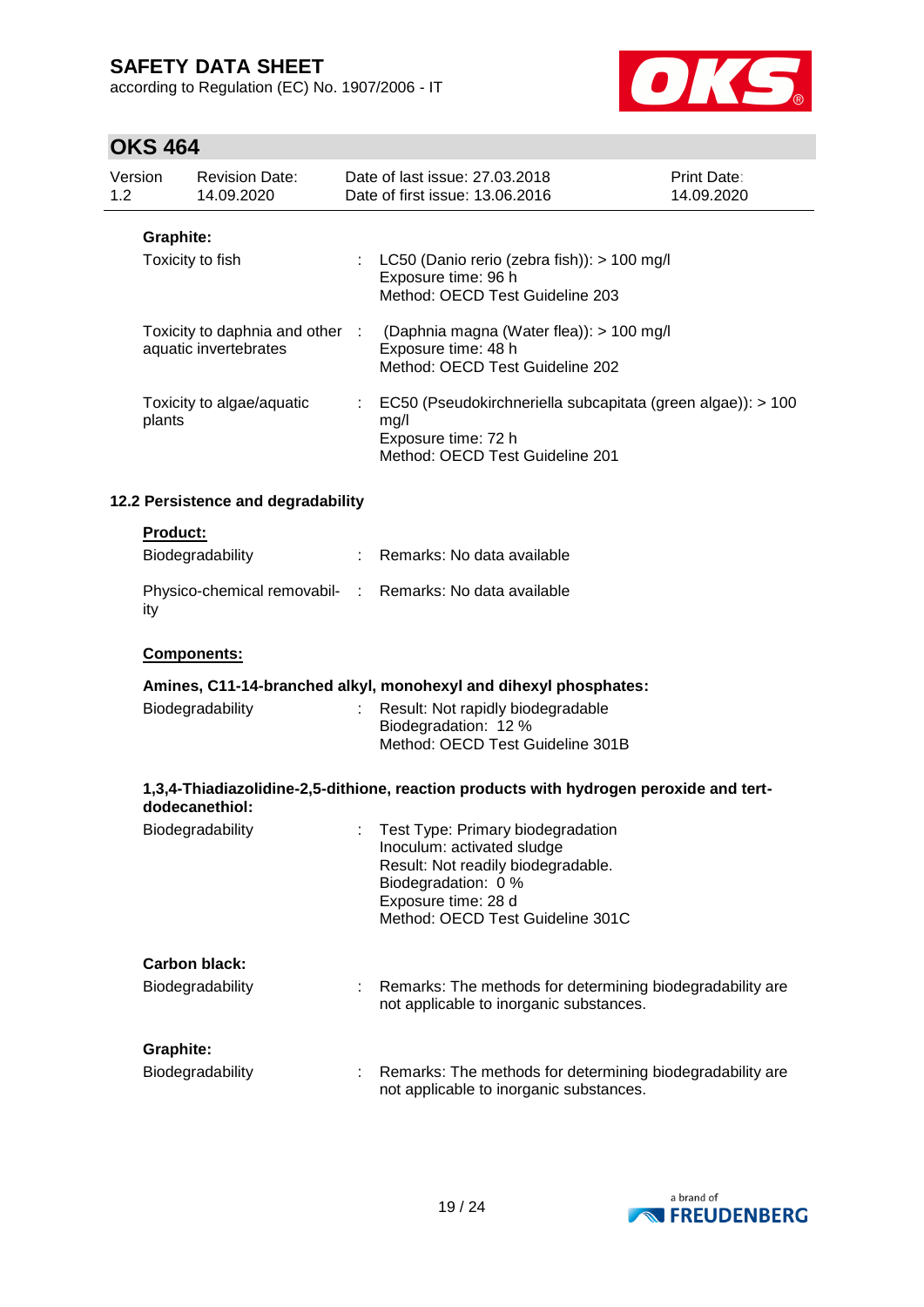according to Regulation (EC) No. 1907/2006 - IT



# **OKS 464**

| דט <del>י</del> טווט |                                                    |    |                                                                                                                                                                                                                         |                           |
|----------------------|----------------------------------------------------|----|-------------------------------------------------------------------------------------------------------------------------------------------------------------------------------------------------------------------------|---------------------------|
| Version<br>1.2       | <b>Revision Date:</b><br>14.09.2020                |    | Date of last issue: 27.03.2018<br>Date of first issue: 13.06.2016                                                                                                                                                       | Print Date:<br>14.09.2020 |
|                      | 12.3 Bioaccumulative potential                     |    |                                                                                                                                                                                                                         |                           |
|                      | Product:                                           |    |                                                                                                                                                                                                                         |                           |
|                      | Bioaccumulation                                    |    | Remarks: This mixture contains no substance considered to<br>be persistent, bioaccumulating and toxic (PBT).<br>This mixture contains no substance considered to be very<br>persistent and very bioaccumulating (vPvB). |                           |
|                      | <b>Components:</b>                                 |    |                                                                                                                                                                                                                         |                           |
|                      |                                                    |    | Amines, C11-14-branched alkyl, monohexyl and dihexyl phosphates:                                                                                                                                                        |                           |
|                      | Partition coefficient: n-<br>octanol/water         |    | log Pow: $< 2,3$ (23 °C)<br>pH: 7                                                                                                                                                                                       |                           |
|                      | dodecanethiol:                                     |    | 1,3,4-Thiadiazolidine-2,5-dithione, reaction products with hydrogen peroxide and tert-                                                                                                                                  |                           |
|                      | <b>Bioaccumulation</b>                             |    | Species: Fish<br>Bioconcentration factor (BCF): 3,16                                                                                                                                                                    |                           |
|                      | Partition coefficient: n-<br>octanol/water         | ÷  | log Pow: 8 (20 °C)                                                                                                                                                                                                      |                           |
|                      | 12.4 Mobility in soil                              |    |                                                                                                                                                                                                                         |                           |
|                      | <b>Product:</b>                                    |    |                                                                                                                                                                                                                         |                           |
| Mobility             |                                                    |    | Remarks: No data available                                                                                                                                                                                              |                           |
|                      | Distribution among environ-<br>mental compartments | ÷. | Remarks: No data available                                                                                                                                                                                              |                           |
|                      | 12.5 Results of PBT and vPvB assessment            |    |                                                                                                                                                                                                                         |                           |
|                      | Product:                                           |    |                                                                                                                                                                                                                         |                           |
|                      | Assessment                                         |    | This substance/mixture contains no components considered<br>to be either persistent, bioaccumulative and toxic (PBT), or<br>very persistent and very bioaccumulative (vPvB) at levels of                                |                           |

**Components:**

### **Carbon black:**

Assessment : This substance is not considered to be persistent, bioaccumulating and toxic (PBT).. This substance is not considered to be very persistent and very bioaccumulating (vPvB)..

### **12.6 Other adverse effects**

#### **Product:**

| Additional ecological infor- | No information on ecology is available. |
|------------------------------|-----------------------------------------|
|                              |                                         |



0.1% or higher..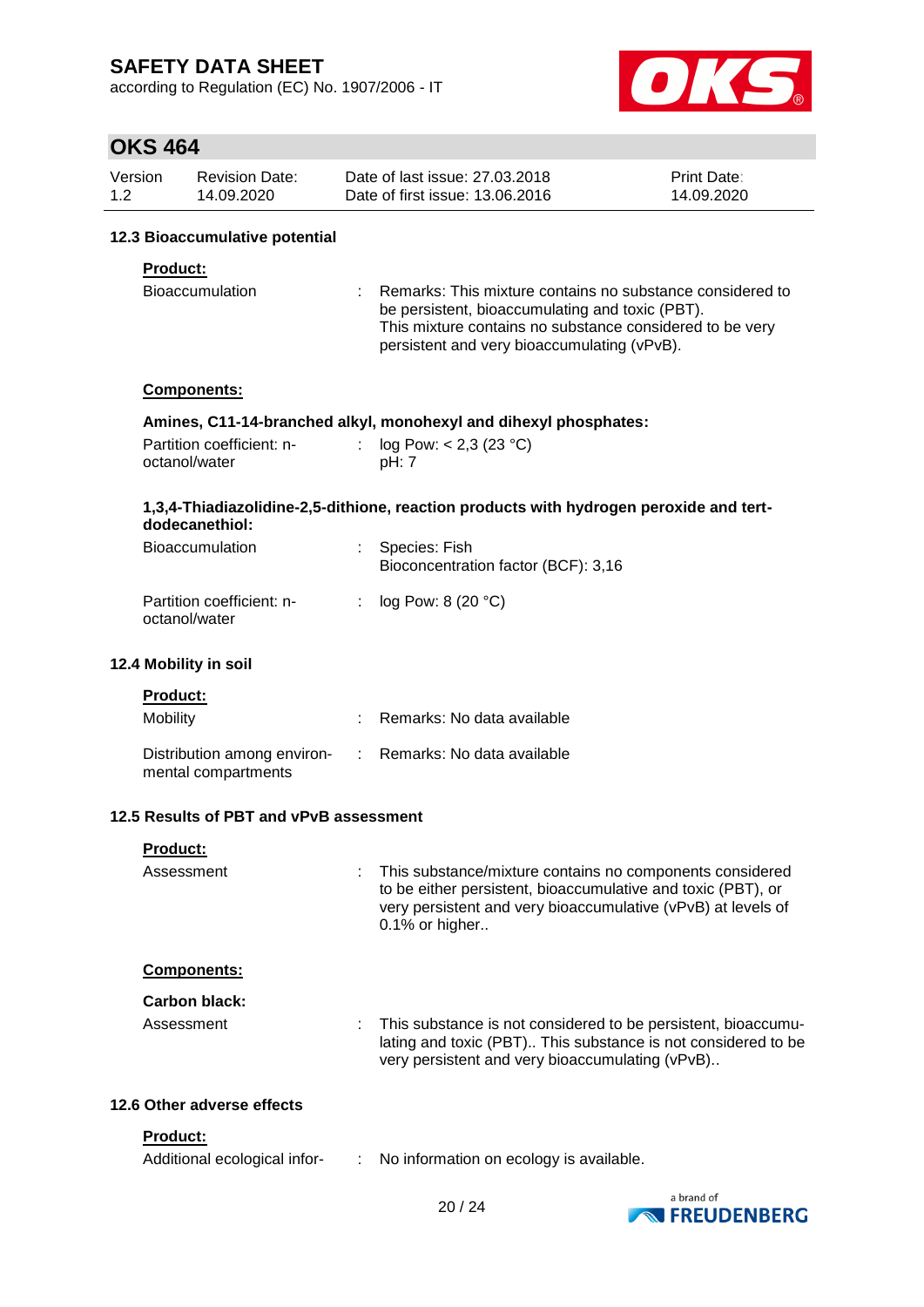according to Regulation (EC) No. 1907/2006 - IT



## **OKS 464**

| Version | <b>Revision Date:</b> | Date of last issue: 27,03,2018  | <b>Print Date:</b> |
|---------|-----------------------|---------------------------------|--------------------|
| 1.2     | 14.09.2020            | Date of first issue: 13.06.2016 | 14.09.2020         |

mation

### **SECTION 13: Disposal considerations**

|         | 13.1 Waste treatment methods |   |                                                                                                                                                                                                                    |
|---------|------------------------------|---|--------------------------------------------------------------------------------------------------------------------------------------------------------------------------------------------------------------------|
| Product |                              | ÷ | The product should not be allowed to enter drains, water<br>courses or the soil.<br>Do not dispose of with domestic refuse.<br>Dispose of as hazardous waste in compliance with local and<br>national regulations. |
|         |                              |   | Waste codes should be assigned by the user based on the<br>application for which the product was used.                                                                                                             |
|         | Contaminated packaging       |   | Packaging that is not properly emptied must be disposed of as<br>the unused product.<br>Dispose of waste product or used containers according to<br>local regulations.                                             |
|         |                              |   | The following Waste Codes are only suggestions:                                                                                                                                                                    |
|         | Waste Code                   |   | used product, unused product<br>12 01 12*, spent waxes and fats                                                                                                                                                    |
|         |                              |   | uncleaned packagings<br>15 01 10, packaging containing residues of or contaminated<br>by hazardous substances                                                                                                      |

## **SECTION 14: Transport information**

**14.1 UN number**

| <b>ADR</b>                      | Not regulated as a dangerous good |
|---------------------------------|-----------------------------------|
| <b>IMDG</b>                     | Not regulated as a dangerous good |
| <b>IATA</b>                     | Not regulated as a dangerous good |
| 14.2 UN proper shipping name    |                                   |
| <b>ADR</b>                      | Not regulated as a dangerous good |
| <b>IMDG</b>                     | Not regulated as a dangerous good |
| <b>IATA</b>                     | Not regulated as a dangerous good |
| 14.3 Transport hazard class(es) |                                   |
| <b>ADR</b>                      | Not regulated as a dangerous good |
| IMDG                            | Not regulated as a dangerous good |

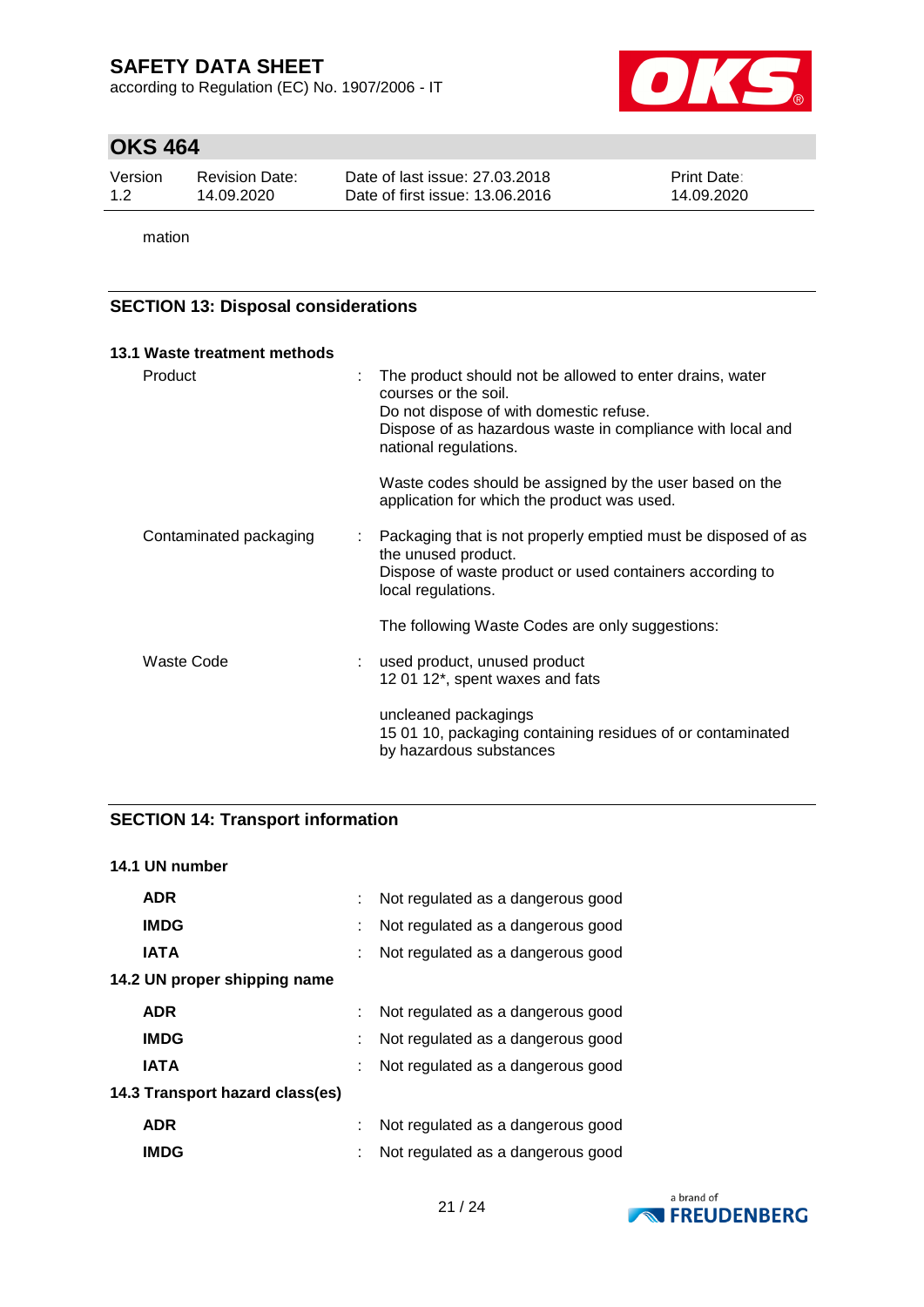according to Regulation (EC) No. 1907/2006 - IT



## **OKS 464**

| Version<br>1.2 <sub>2</sub> | <b>Revision Date:</b><br>14.09.2020                                     |   | Date of last issue: 27,03,2018<br>Date of first issue: 13.06.2016 | Print Date:<br>14.09.2020 |  |  |
|-----------------------------|-------------------------------------------------------------------------|---|-------------------------------------------------------------------|---------------------------|--|--|
| <b>IATA</b>                 |                                                                         |   | Not regulated as a dangerous good                                 |                           |  |  |
| <b>ADR</b>                  | 14.4 Packing group                                                      |   | Not regulated as a dangerous good                                 |                           |  |  |
| <b>IMDG</b>                 |                                                                         |   | Not regulated as a dangerous good                                 |                           |  |  |
|                             | <b>IATA (Cargo)</b>                                                     |   | Not regulated as a dangerous good                                 |                           |  |  |
|                             | IATA (Passenger)                                                        |   | Not regulated as a dangerous good                                 |                           |  |  |
|                             | <b>14.5 Environmental hazards</b>                                       |   |                                                                   |                           |  |  |
| <b>ADR</b>                  |                                                                         |   | Not regulated as a dangerous good                                 |                           |  |  |
| <b>IMDG</b>                 |                                                                         |   | Not regulated as a dangerous good                                 |                           |  |  |
|                             | <b>IATA (Passenger)</b>                                                 | ÷ | Not regulated as a dangerous good                                 |                           |  |  |
|                             | <b>IATA (Cargo)</b>                                                     |   | Not regulated as a dangerous good                                 |                           |  |  |
|                             | 14.6 Special precautions for user<br>Not applicable                     |   |                                                                   |                           |  |  |
|                             | 14.7 Transport in bulk according to Annex II of Marpol and the IBC Code |   |                                                                   |                           |  |  |
|                             | <b>Remarks</b>                                                          |   | Not applicable for product as supplied.                           |                           |  |  |

### **SECTION 15: Regulatory information**

#### **15.1 Safety, health and environmental regulations/legislation specific for the substance or mixture**

| REACH - Candidate List of Substances of Very High<br>Concern for Authorisation (Article 59).                                                         | t. | This product does not contain sub-<br>stances of very high concern (Regu-<br>lation (EC) No 1907/2006 (REACH),<br>Article 57). |
|------------------------------------------------------------------------------------------------------------------------------------------------------|----|--------------------------------------------------------------------------------------------------------------------------------|
| REACH - List of substances subject to authorisation<br>(Annex XIV)                                                                                   |    | Not applicable                                                                                                                 |
| Regulation (EC) No 1005/2009 on substances that de-<br>plete the ozone layer                                                                         | ÷. | Not applicable                                                                                                                 |
| Regulation (EU) 2019/1021 on persistent organic pollu-<br>tants (recast)                                                                             | ÷. | Not applicable                                                                                                                 |
| Regulation (EC) No 649/2012 of the European Parlia-<br>ment and the Council concerning the export and import<br>of dangerous chemicals               | ÷. | Not applicable                                                                                                                 |
| REACH - Restrictions on the manufacture, placing on<br>the market and use of certain dangerous substances,<br>preparations and articles (Annex XVII) | ÷. | Not applicable                                                                                                                 |

Seveso III: Directive 2012/18/EU of the European Parliament and of the Council on the control of major-accident hazards involving dangerous substances.

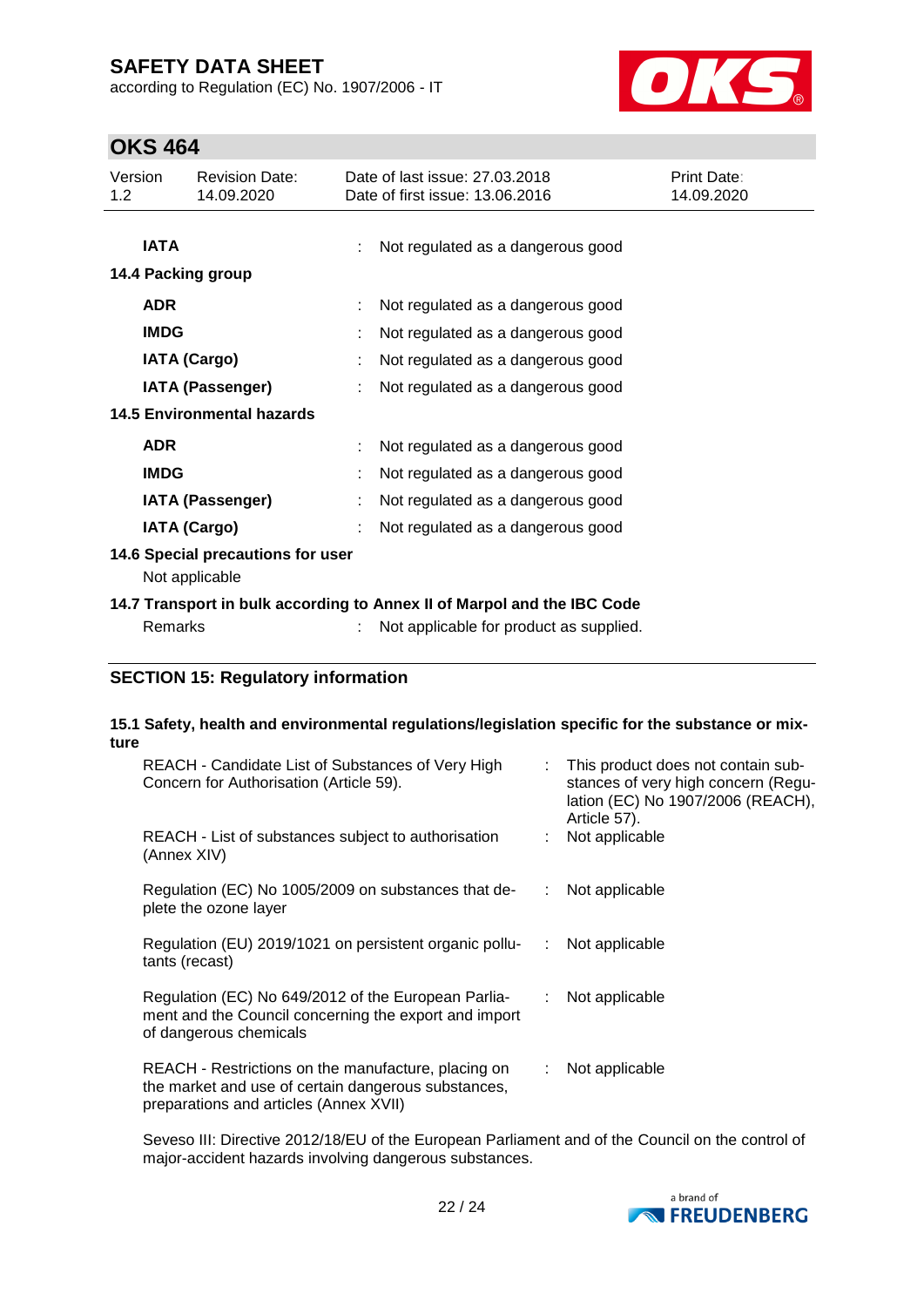according to Regulation (EC) No. 1907/2006 - IT



## **OKS 464**

| Version | <b>Revision Date:</b>      | Date of last issue: 27.03.2018                                                                                                                        | Print Date: |
|---------|----------------------------|-------------------------------------------------------------------------------------------------------------------------------------------------------|-------------|
| 1.2     | 14.09.2020                 | Date of first issue: 13.06.2016                                                                                                                       | 14.09.2020  |
|         | Volatile organic compounds | Not applicable<br>Directive 2010/75/EU of 24 November 2010 on industrial<br>emissions (integrated pollution prevention and control)<br>Not applicable |             |

### **Other regulations:**

Legislative Decree April 9,2008, 81 (Implementation of Article 1 of the Law of 3 August 2007, n. 123, concerning the protection of health and safety in the workplace.) and subsequent amendments

Legislative Decree April 3, 2006, n.152, (Environmental standards) and subsequent amendments

Legislative Decree February 6, 2009, 21 (Regulations for the execution of the provisions laid down in Regulation (EC) no. 648/2004 on detergents)

### **15.2 Chemical safety assessment**

This information is not available.

### **SECTION 16: Other information**

#### **Full text of H-Statements**

| H <sub>315</sub>  | : Causes skin irritation.                            |
|-------------------|------------------------------------------------------|
| H <sub>3</sub> 19 | : Causes serious eye irritation.                     |
| H411              | : Toxic to aquatic life with long lasting effects.   |
| H412              | : Harmful to aquatic life with long lasting effects. |

#### **Full text of other abbreviations**

ADN - European Agreement concerning the International Carriage of Dangerous Goods by Inland Waterways; ADR - European Agreement concerning the International Carriage of Dangerous Goods by Road; AICS - Australian Inventory of Chemical Substances; ASTM - American Society for the Testing of Materials; bw - Body weight; CLP - Classification Labelling Packaging Regulation; Regulation (EC) No 1272/2008; CMR - Carcinogen, Mutagen or Reproductive Toxicant; DIN - Standard of the German Institute for Standardisation; DSL - Domestic Substances List (Canada); ECHA - European Chemicals Agency; EC-Number - European Community number; ECx - Concentration associated with x% response; ELx - Loading rate associated with x% response; EmS - Emergency Schedule; ENCS - Existing and New Chemical Substances (Japan); ErCx - Concentration associated with x% growth rate response; GHS - Globally Harmonized System; GLP - Good Laboratory Practice; IARC - International Agency for Research on Cancer; IATA - International Air Transport Association; IBC - International Code for the Construction and Equipment of Ships carrying Dangerous Chemicals in Bulk; IC50 - Half maximal inhibitory concentration; ICAO - International Civil Aviation Organization; IECSC - Inventory of Existing Chemical Substances in China; IMDG - International Maritime Dangerous Goods; IMO - International Maritime Organization; ISHL - Industrial Safety and Health Law (Japan); ISO - International Organisation for Standardization; KECI - Korea Existing Chemicals Inventory; LC50 - Lethal Concentration